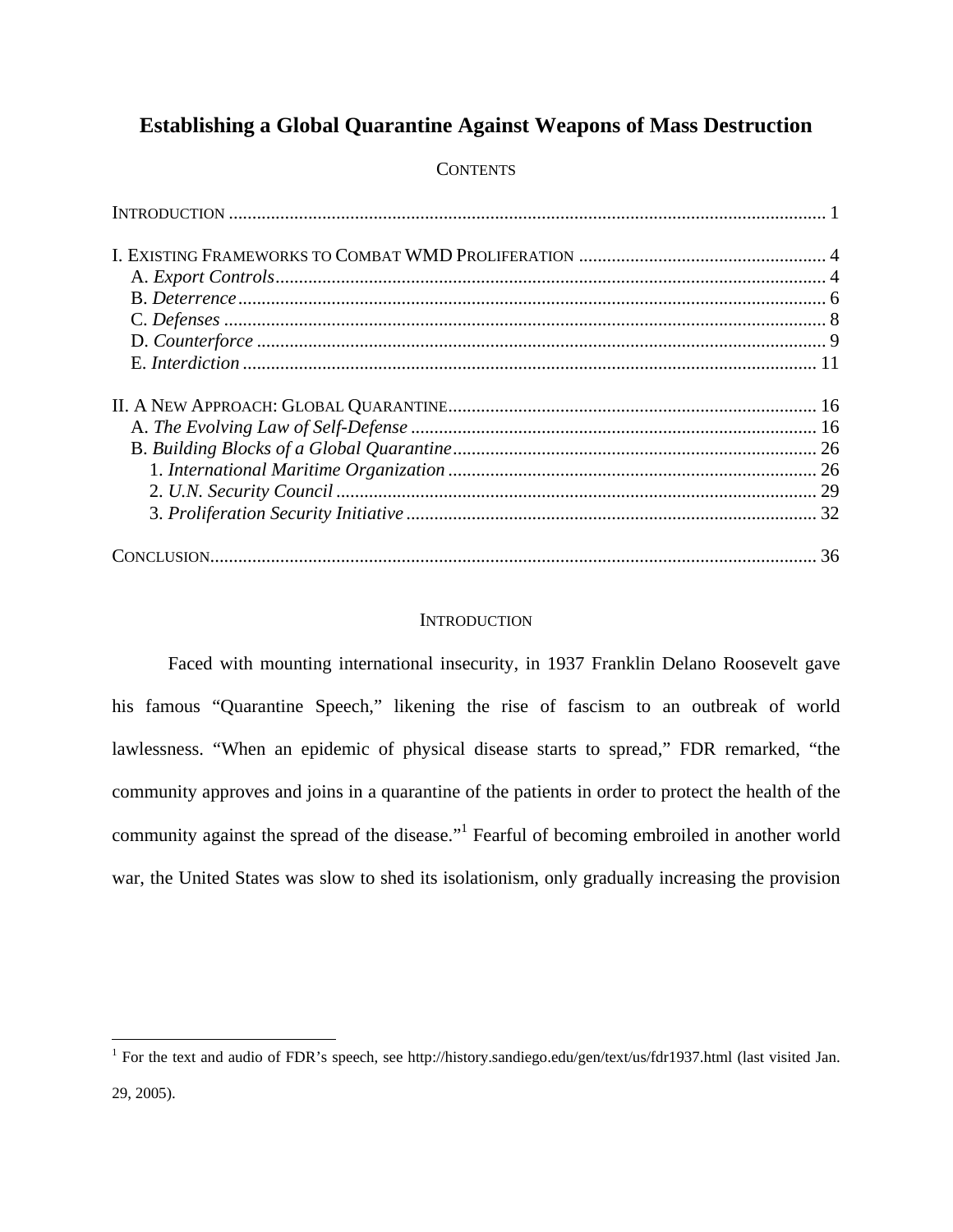of arms to its allies and restricting exports to the Axis powers.<sup>[2](#page-1-0)</sup> When war finally came at Pearl Harbor, Nazi and Japanese forces had expanded like a cancer throughout Europe and Asia, requiring far more than a quarantine to eliminate the malignancy.

Today the world confronts another danger that is on the brink of developing into an epidemic: the proliferation of weapons of mass destruction  $(WMD<sup>3</sup>)$  $(WMD<sup>3</sup>)$  $(WMD<sup>3</sup>)$ . With the Indian and Pakistani nuclear tests in 1998, the clandestine nuclear progress of North Korea and Iran, and over a dozen nuclear-capable states waiting indecisively on the sidelines, the world has arrived at what is fairly described as a "nuclear tipping point," where a few decisions to produce WMD could spark a cascade of proliferation.<sup>[4](#page-1-2)</sup> Such an outcome could have some stabilizing effects through the functioning of nuclear deterrence, but it would also create an expanding supply of material for catastrophic terrorism as well as raise the stakes between adversaries with fingers on the WMD trigger when conflicts do occur. Since convincing nascent WMD-states to disarm is an uncertain prospect,<sup>[5](#page-1-3)</sup> I argue that the United States and the international community should lay the

<span id="page-1-0"></span><sup>2</sup> *See* ROBERT A. DIVINE, RELUCTANT BELLIGERENT: AMERICAN ENTRY INTO WORLD WAR II (1979). For instance, although the United States instituted a "moral embargo" against Japan as early as July 1938, it was not until July 1941 that it imposed a complete embargo.

<span id="page-1-1"></span> $3$  Use of the collective term WMD carries the risk of overlooking important distinctions among nuclear, biological, and chemical weapons. At the same time, WMD is a simple, commonly understood, and analytically useful shorthand. I will note differences among the types of WMD when relevant, but will primarily focus on nuclear weapons.

<span id="page-1-2"></span><sup>4</sup> *See* THE NUCLEAR TIPPING POINT: WHY STATES RECONSIDER THEIR NUCLEAR CHOICES (Kurt M. Campbell et al. eds., 2004).

<span id="page-1-3"></span><sup>&</sup>lt;sup>5</sup> Reaching a negotiated settlement with states like North Korea and Iran along the lines of the December 2003 agreement with Libya would clearly be the most desirable outcome. *See infra* note 17. Unlike Libya, however, North Korea and Iran both have fairly advanced WMD programs that they will likely be reluctant to give up. Even so, it is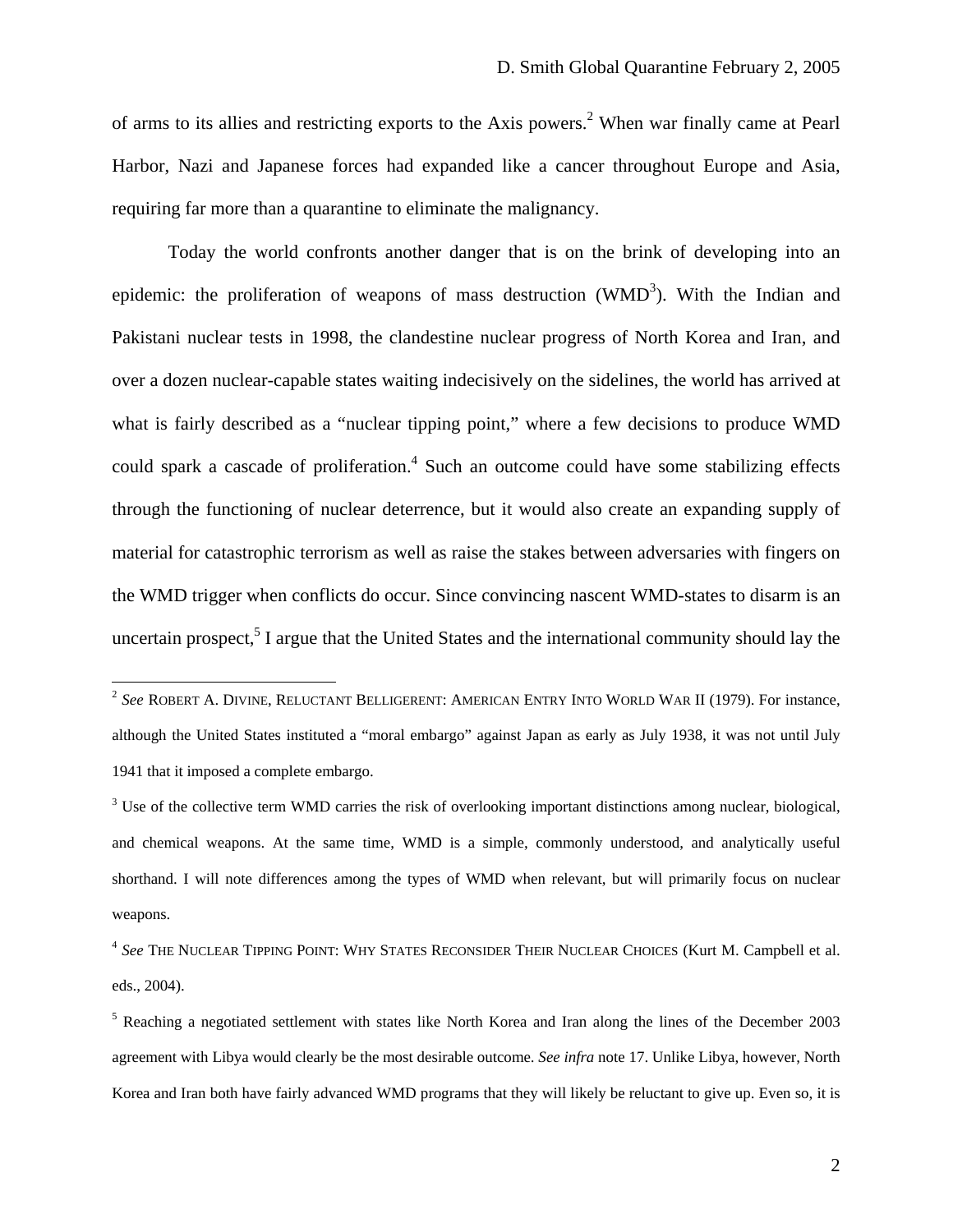foundation for a global quarantine<sup>[6](#page-2-0)</sup> against WMD, prohibiting all forms of transfer. Unfortunately, international law does not currently authorize such a system, forbidding only WMD transfers made to non-state actors.<sup>[7](#page-2-1)</sup> Thus, I propose that the United Nations Security Council, in conjunction with the International Maritime Organization, pass a resolution construing the deliberate proliferation of such weapons—to states and non-state actors alike—as a threat to the peace and an inherent act of aggression. A U.N. interdiction commission assessing requests to intercept weapons in transit, working in concert with the Proliferation Security Initiative, $^8$  $^8$  can then enforce this mandate.

Toward these ends, this article aims to explain why a global quarantine is needed, why it is legitimate under international law, and how it can be established in an effective and ideally multilateral manner. Part I assesses the legal and institutional options currently available to the United States in combating the proliferation of WMD, briefly analyzing the strengths and weaknesses of each. It concludes that the inherent deficiencies of existing arms control tools require the creation of a new regime centered upon a robust interdiction authority. Part II then explores how the international community can both legally justify a global quarantine upon

 imperative that U.S. negotiators put forward a viable package of incentives to test the willingness of Pyongyang and Tehran to disarm. If North Korea and Iran rebuff these proposals, it will be yet further proof that they are determined to gain a fully-fledged WMD capability.

<span id="page-2-0"></span>6 Inspiration to apply the quarantine concept to this topic is drawn partly from Ruth Wedgwood, *A Pirate is a Pirate*, WALL ST. J., Dec. 16, 2002, at A12.

<span id="page-2-1"></span><sup>&</sup>lt;sup>7</sup> See infra Part II.B.2. The lack of a legal foundation for intercepting suspect shipments was brought into sharp relief in December 2002 during the *So San* incident. *See infra* Part I.E.

<span id="page-2-2"></span> $8$  The Proliferation Security Initiative, announced by President Bush in May 2003, is a multinational effort intended to equip states to prevent WMD proliferation. *See infra* note 35.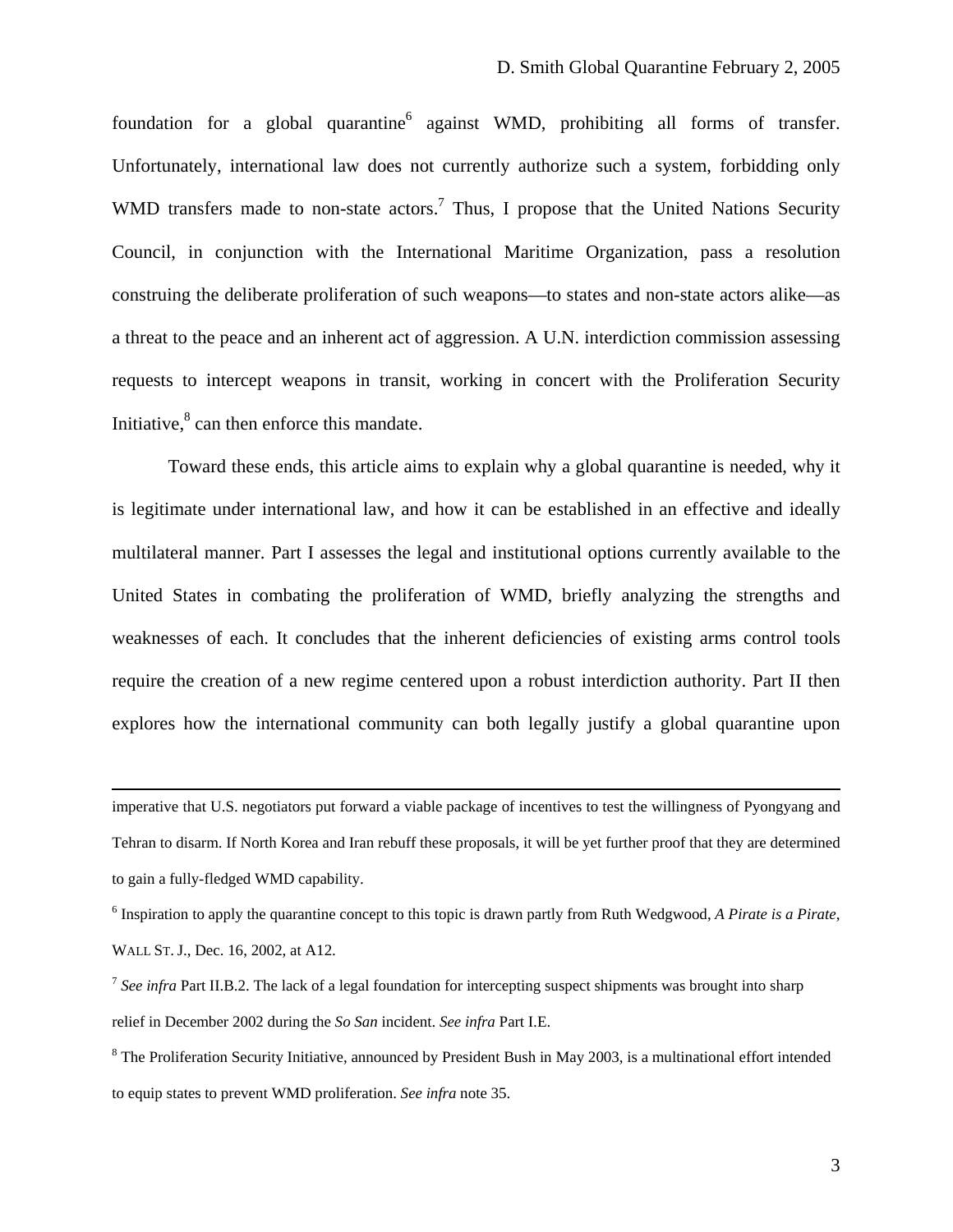<span id="page-3-0"></span>principles of self-defense, and practically integrate it into existing institutions. This article thus represents the first effort to propose a comprehensive interdiction regime rooted in maritime law and the concept of confiscating contraband materials in self-defense.

### I. EXISTING FRAMEWORKS TO COMBAT WMD PROLIFERATION

The proliferation of WMD is a multi-layered phenomenon, fueled by global trade, arms sales, indigenous research and development, and covert transfers to non-state actors. Defending against such a complex threat, in turn, involves a wide array of legal, institutional, and strategic mechanisms. States can adopt export controls to reduce proliferation generally, issue threats to deter the use of WMD, build defenses to minimize the damage from a WMD attack, take military action to disarm a potential adversary, or police the channels proliferators use to exchange weapons. This Part will analyze these frameworks, concluding that although each has merit, interdiction in particular is emerging as a crucial but legally underdeveloped option.

#### A. *Export Controls*

1

Some observers recommend strengthening export controls to keep sensitive technologies offthe international market, thereby restraining the ability of states to produce WMD.<sup>9</sup> While effective to an extent, the trouble is that increasingly proliferation is fueled by "dual-use" items,

<span id="page-3-1"></span><sup>9</sup> *See*, *e.g.*, Daniel H. Joyner, *Restructuring the Multilateral Export Control Regime System*, 9 J. CONFLICT & SECURITY L. 181 (2004). Efforts to dismantle and secure uranium from the former Soviet Union, such as the "Nunn-Lugar Cooperative Threat Reduction Program," are another important mechanism to reduce the chance of nuclear materials falling into the hands of terrorists. *See* GEORGE PERKOVICH ET AL., UNIVERSAL COMPLIANCE: A STRATEGY FOR NUCLEAR SECURITY 54-56 (2004) (draft). However, as with export controls, these programs will not reach the potential WMD proliferation of new nuclear states producing fresh supplies of weapons-grade uranium and plutonium.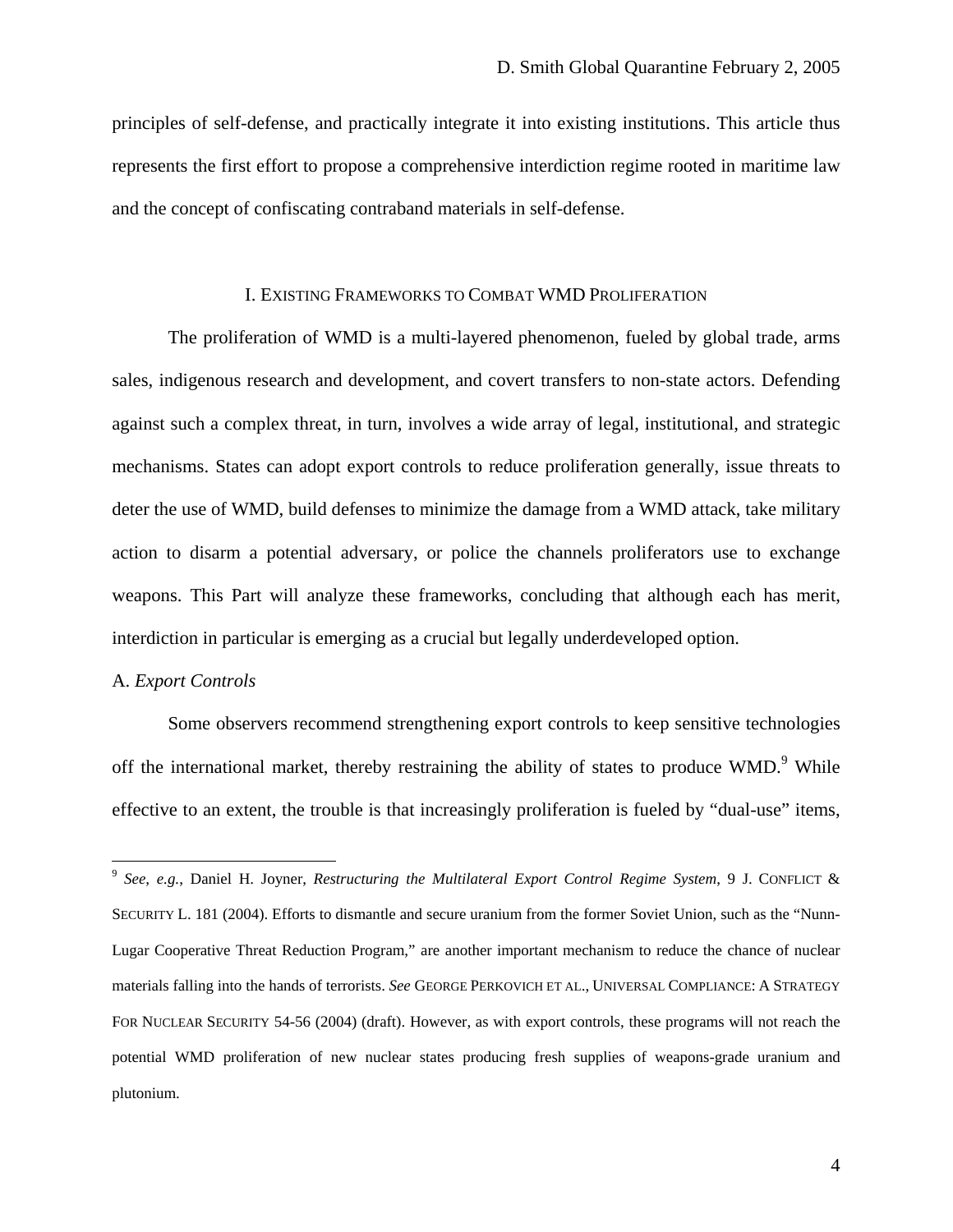goods with civilian purposes that also have military applications.<sup>10</sup> Companies and governments, often more attuned to the immediate prospect of financial gain than the long-term security risks of questionable sales, do not always ensure that buyers are using their products for the intended purpose.<sup>11</sup> Similarly, the Non-Proliferation Treaty (NPT) enables states to acquire sophisticated nuclear reactors and technology that are ostensibly for civilian power production, but which a state can ultimately divert to weapons development either in secret or if it chooses to terminate NPT safeguards. This potential loophole has led to proposals to place the supply of fissile material under international control, rather than continue to promote complete indigenous  $d$ evelopment.<sup>12</sup>

Even if it were possible to reach international agreement over how to restrict dual-use items and regulate fissile material, the reality is that we live in a post-proliferation world and so in a sense the horse is out of the barn. North Korea is effectively a de facto nuclear state, likely to be in possession of sufficient reprocessed plutonium to create half a dozen bombs and hard at

 $\overline{a}$ 

<span id="page-4-0"></span><sup>&</sup>lt;sup>10</sup> For instance, in 2000 Japan imposed export controls on its PlayStation2 video game system because it could process high quality images quickly, a feature much in demand for advanced missile guidance systems. PATRICK M. MORGAN, DETERRENCE NOW 234 (2003).

<span id="page-4-1"></span><sup>&</sup>lt;sup>11</sup> U.S. General Accounting Office, Post-Shipment Verification Provides Limited Assurance That Dual-Use Items Are Being Properly Used, GAO Doc. GAO-04-357 (Jan. 2004), http://armedservices.house.gov/issues/gaoreportonpsvsJanuary2004.pdf.

<span id="page-4-2"></span><sup>12</sup> *See*, *e.g.*, UNITED NATIONS, A MORE SECURE WORLD: OUR SHARED RESPONSIBILITY, *Report of the Secretary-General's High-level Panel on Threats, Challenges and Change* 44 (2004), http://www.un.org/secureworld/report2.pdf ; George Bush, Remarks on Weapons of Mass Destruction Proliferation (Feb. 11, 2004), http://www.whitehouse.gov/news/releases/2004/02/20040211-4.html.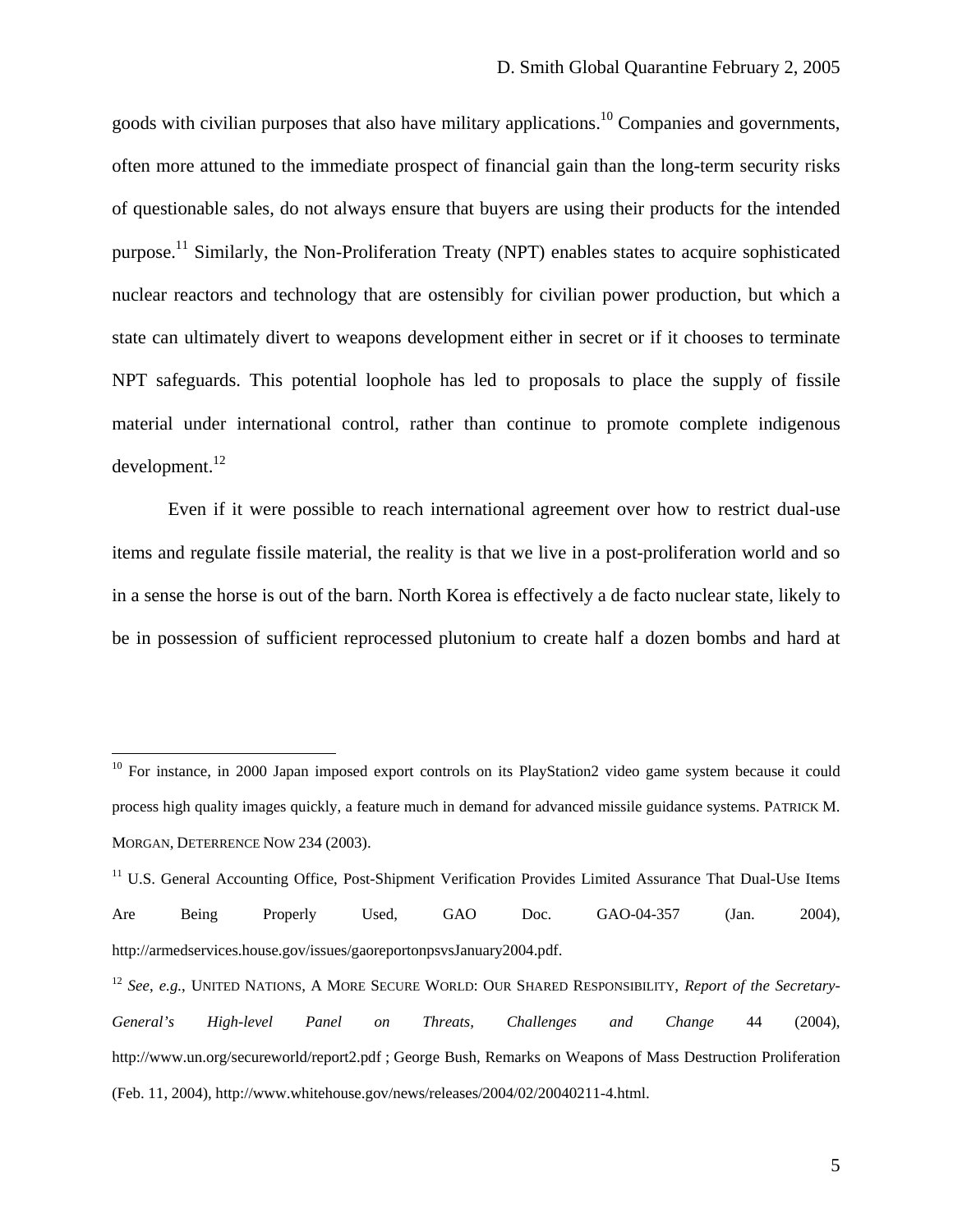<span id="page-5-0"></span>work developing enriched uranium as well.<sup>13</sup> Most analysts also suspect Iran, despite repeated agreements with the European Union to suspend its nuclear development,  $^{14}$  of being well on its way toward mastering the enrichment process and hence on the verge of becoming a shadow, if not actual, nuclear power.<sup>15</sup> The Pakistani nuclear mastermind Dr. A. Q. Khan's international bazaar may be no more, but it certainly appears to have had brisk sales while it was open for business.<sup>16</sup> Thus, bar a disarmament agreement along the lines of that reached with Libya,<sup>17</sup> in which Iran and North Korea agree to give up their weapons programs in return for aid and improved relations with the West (which appears fairly unlikely), export controls will not turn back the clock on these nascent nuclear states.

#### B. *Deterrence*

1

It does not necessarily follow that if some states acquire WMD, they will elect to use them. One might expect that the fear of devastating retaliation from a military superpower like

<span id="page-5-2"></span><sup>14</sup> Peter Ford, *Europe Persuades Iran to Cool Nuclear Program—For Now*, CHRISTIAN SCI. MONITOR, Nov. 16, 2004, at 7; Karl Vick, *Iran's Leader Backs Deal on Inspections*, WASH. POST, Nov. 4, 2003, at A22.

<span id="page-5-1"></span><sup>&</sup>lt;sup>13</sup> Glenn Kessler, *More N. Korean Bombs Likely, U.S. Official Says*, WASH. POST, July 16, 2004, at A18; David E. Sanger & William J. Broad, *North Korea Said to Expand Arms Program*, N.Y. TIMES, Dec. 6, 2004, at A1.

<span id="page-5-3"></span><sup>15</sup> *See Implementation of the NPT Safeguards Agreement in the Islamic Republic of Iran*, IAEA Doc. GOV/2004/83 (Nov. 15, 2004), http://www.iaea.org/Publications/Documents/Board/2004/gov2004-83\_derestrict.pdf; *see also* Douglas Frantz, *Iran Moving Methodically Toward Nuclear Capability*, L.A. TIMES, Oct. 21, 2004, at A1; Barbara Slavin, *Iran's Nuke Plans May Be Unstoppable*, *USA TODAY*, Aug. 30, 2004, at 13A.

<span id="page-5-4"></span><sup>&</sup>lt;sup>16</sup> See Central Intelligence Agency, Unclassified Report to Congress on the Acquisition of Technology Relating to Weapons of Mass Destruction and Advanced Conventional Munitions, 1 July Through 31 December 2003 (2004), http://www.cia.gov/cia/reports/721\_reports/pdfs/721report\_july\_dec2003.pdf; *see also* David E. Sanger & William J. Broad, *From Rogue Nuclear Programs, Web of Trails Leads to Pakistan*, N.Y. TIMES, Jan. 3 2004, at 1.

<span id="page-5-5"></span><sup>17</sup> *See* James G. Lakely, *Libya Will Dismantle Its Weapons*, WASH. TIMES, Dec. 20, 2003, at A1.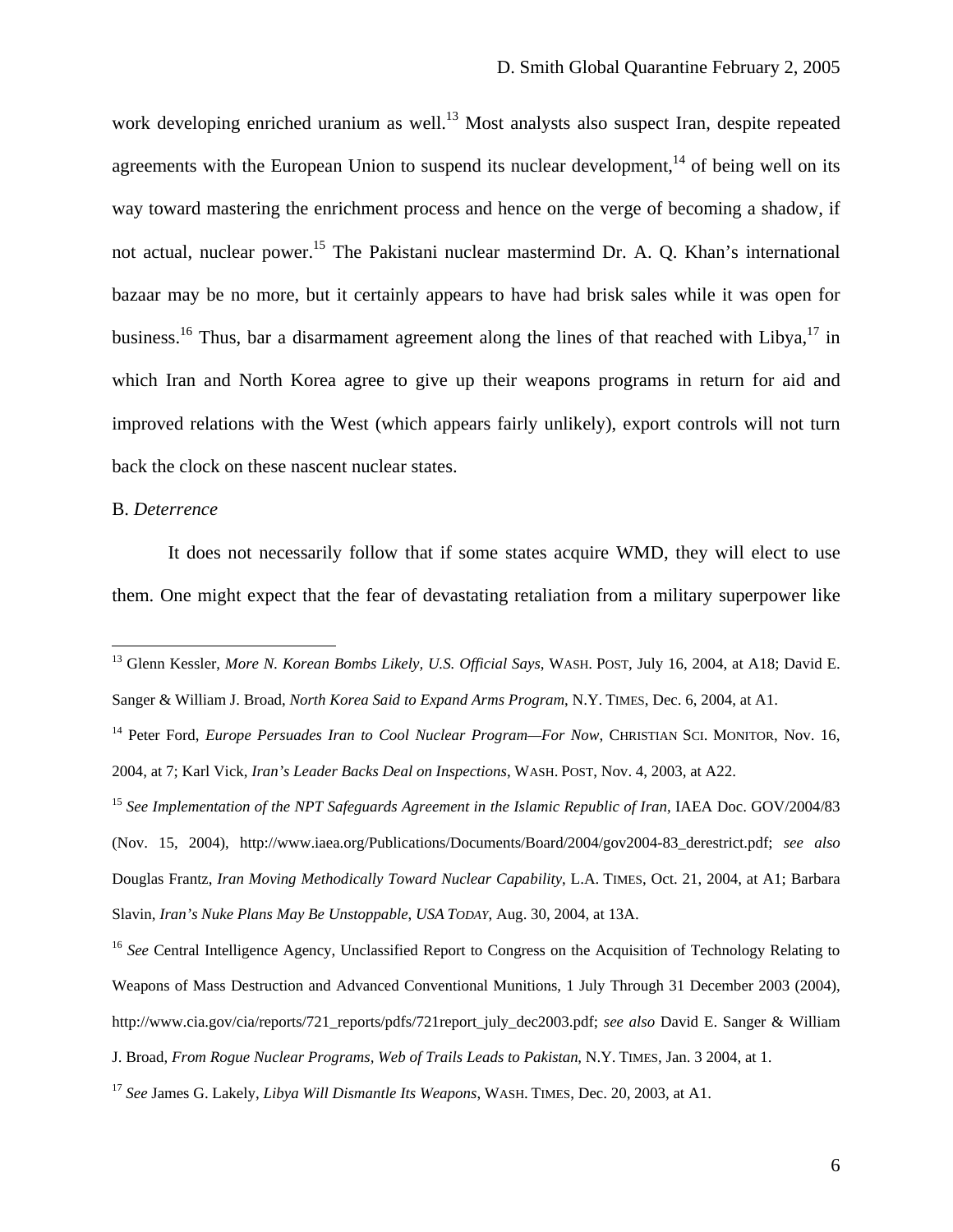the United States would dampen any aggressive impulses on the part of a regional power with WMD. In fact, it is very plausible that states like Iran and North Korea desire nuclear capabilities because they may help in deterring the United States from intervening in their affairs or initiating an invasion similar to that carried out against Iraq. The trouble with this perspective is that in focusing primarily on the direct bilateral military balance, it risks neglecting the role of thirdparty actors. In 2001 the Taliban in Afghanistan may have been effectively deterred from taking any offensive action against the United States, but it did not feel compelled to move against Al Qaeda, enjoying sanctuary within its borders at the time. If a fundamentalist regime like the Taliban were to come to power in Pakistan, it would not be far-fetched to envision a similar symbiotic relationship with a terrorist organization, potentially with the clandestine transfer of a nuclear weapon. States unwilling to face the virtually certain retaliation that a direct strike would invite may be willing to run the risk that an indirect attack might be difficult to trace to its origin.

Also, even if a proxy attack is not a state's intention, there may be financial incentives for states to attempt to sell nuclear materials on the black-market. This would be a remarkably dangerous game to play, but a state like North Korea may feel that it has no other choice given its dire economic situation. Nor are WMD sales merely a pessimistic hypothetical; not only did North Korea reportedly sell uranium to Libya<sup>18</sup> and uranium hexafluoride to Pakistan,<sup>19</sup> but in negotiations with the United States, a North Korean official threatened that its willingness to sell nuclear materials would depend on U.S. actions.<sup>20</sup> This threat cannot be brushed aside, for if WMD were to end up in the hands of a terrorist organization like Al Qaeda, there can be little

<span id="page-6-0"></span><sup>18</sup> David E. Sanger, *The North Korean Uranium Challenge*, N.Y. TIMES, May 24, 2004, at A9.

<span id="page-6-1"></span><sup>19</sup> Donald Kirk, *N. Korea Flirts With "Red Line*,*"* CHRISTIAN SCI. MONITOR, May 28, 2004, at 7.

<span id="page-6-2"></span><sup>20</sup> David E. Sanger, *North Korea Says it Now Possesses Nuclear Arsenal*, N.Y. TIMES, Apr. 25, 2003, at A1.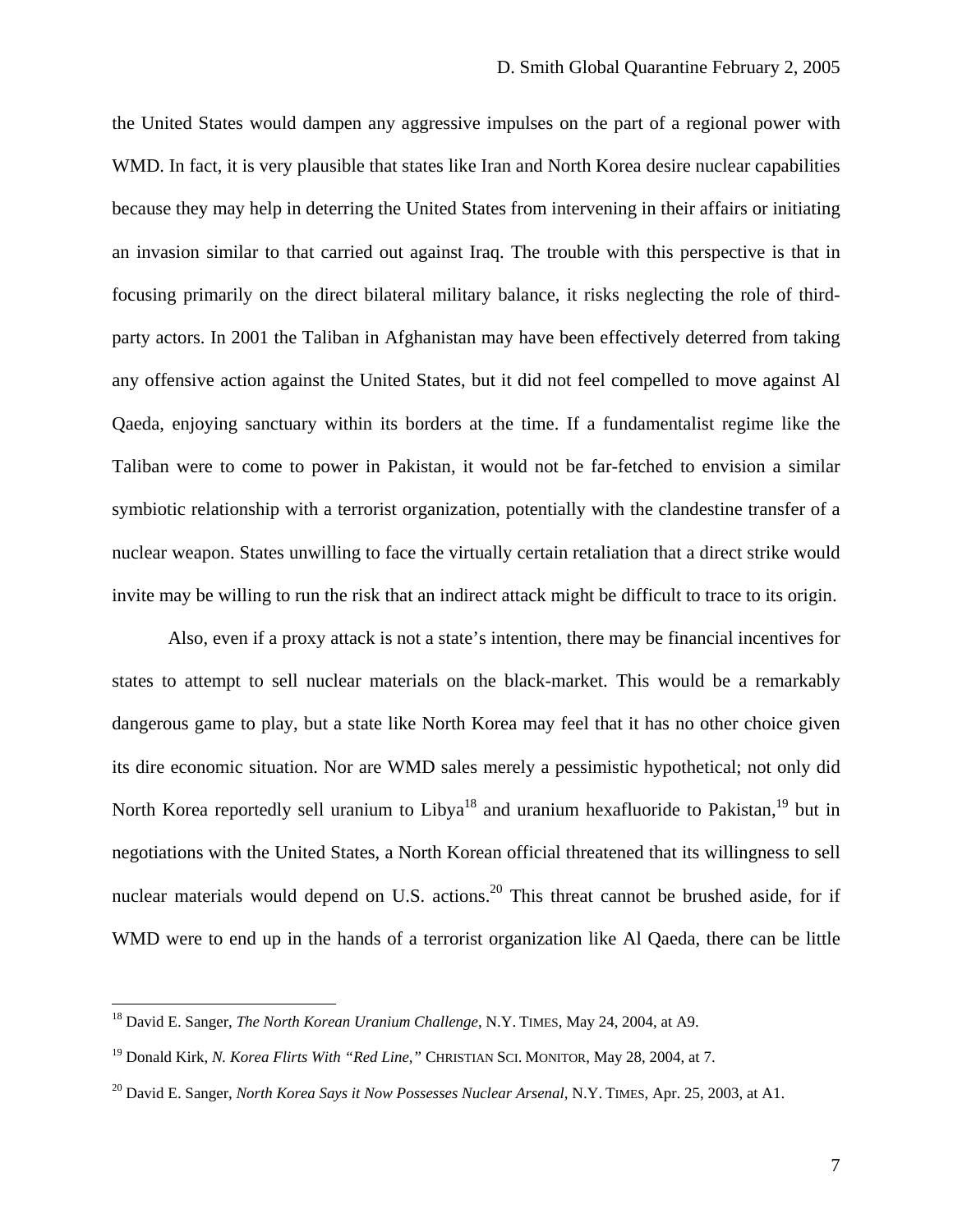<span id="page-7-0"></span>doubt that it would attempt to use them. In sum, relying on the power of deterrence to prevent WMD attacks places a great deal of faith in a doctrine that is far from infallible and of little meaning to terrorists.

#### C. *Defenses*

1

Relying on deterrence would not be as worrisome if there were robust defensive systems in place to prevent WMD attacks or minimize their damage when deterrence failed. Unfortunately, despite significant progress in some areas, many experts believe that the United States has a long way to go in providing an adequate homeland security framework.<sup>21</sup> The Bush Administration's multi-billion dollar national missile defense system lies at the center of controversy, as skeptics claim that its low reliability<sup>22</sup> and susceptibility to countermeasures will not provide any meaningful strategic benefits.<sup>23</sup> The critical issue is whether potential adversaries will rely on a long-range missile threat, as opposed to other means of delivery such as cruise missiles or infiltration. Given the challenges inherent in patrolling U.S. borders and coastlines and the fact that customs officials inspect only about 2% of containers shipped to the

<span id="page-7-1"></span><sup>21</sup> *See*, *e.g.*, STEPHEN FLYNN, AMERICA THE VULNERABLE: HOW OUR GOVERNMENT IS FAILING TO PROTECT US FROM TERRORISM (2004); GARY HART & WARREN B. RUDMAN, COUNCIL ON FOREIGN RELATIONS, AMERICA STILL UNPREPARED—AMERICA STILL IN DANGER (2002).

<span id="page-7-2"></span><sup>&</sup>lt;sup>22</sup> Thus far, test results of the missile defense system have not been promising. *See* David Stout & John H. Cushman, Jr., *Defense Missile For U.S. System Fails to Launch*, N.Y. TIMES, Dec. 16, 2004, at A1.

<span id="page-7-3"></span><sup>23</sup> *See* Richard L. Garwin, *A Defense That Will Not Defend*, WASH. Q., Summer 2000, at 109; George Lewis, Lisbeth Gronlund, and David Wright, *National Missile Defense: An Indefensible System*, FOREIGN POL'Y, Winter 1999- 2000, at 120.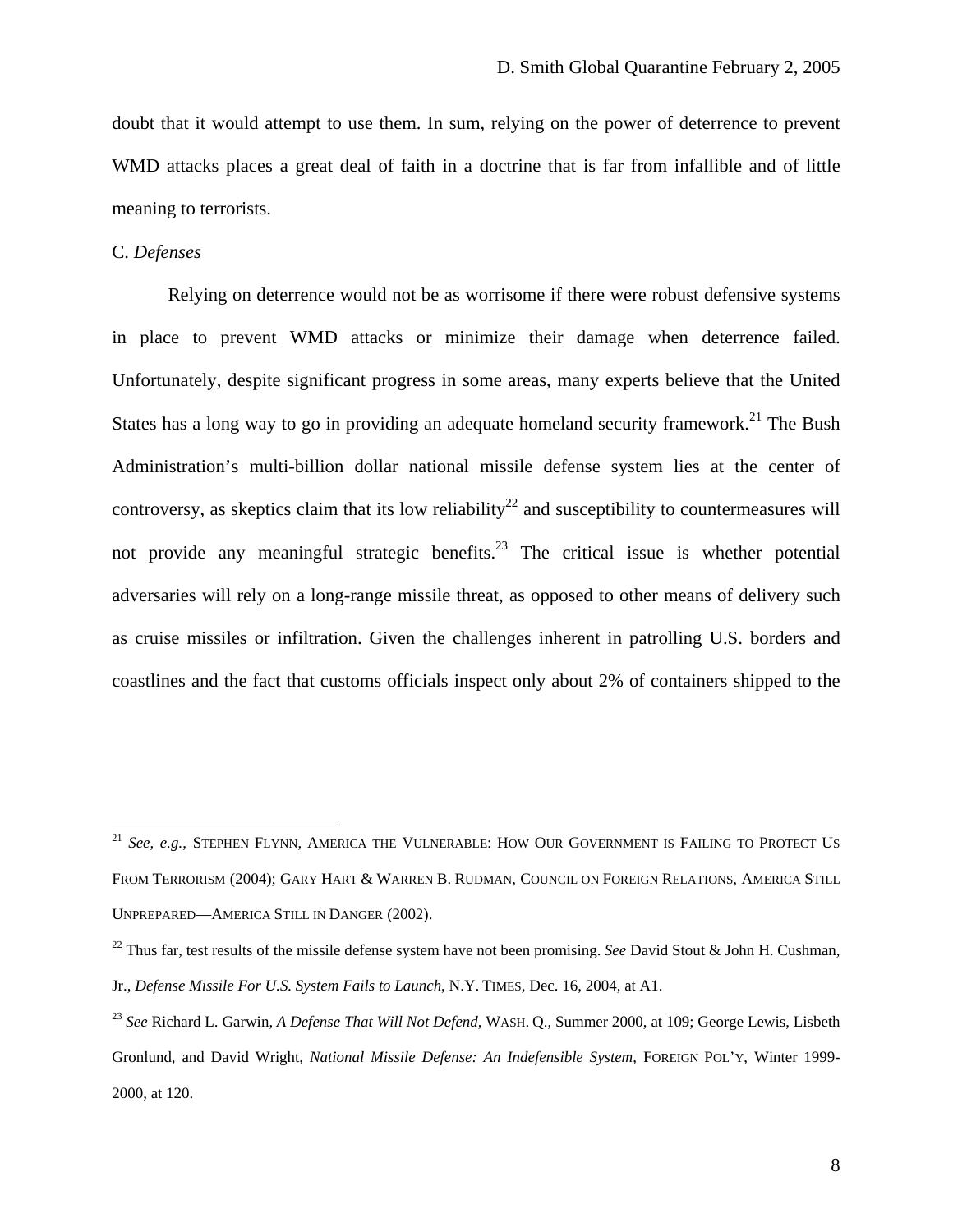<span id="page-8-0"></span>United States,  $24$  there is an understandable concern that missile defenses might embody a "Maginot Line" mentality that aggressive states could easily bypass altogether.

Domestically, the United States is a soft target with many points of vulnerability that could result in greater damage than even a missile strike. Bio-terrorism against agriculture, chemical attacks on public transportation systems or at public events, and "dirty" radiological bombs all remain major fears. This is not to say that the United States has failed to take steps to protect itself—the Department of Homeland Security has implemented many important reforms<sup>25</sup>—but to point out that policy makers should not see domestic defensive measures as a reliable failsafe. The attacks of September 11, 2001 were a harsh reminder of how difficult it is to predict the manner in which terrorists choose to strike, and it may be that no amount of defense will suffice against a determined attacker.

#### D. *Counterforce*

1

Considering the limitations of other protective measures, some commentators maintain that the risk of certain states using WMD or supplying them to terrorists may be substantial enough to justify disarmament by air strikes or even outright invasion.<sup>26</sup> This option is nothing

<span id="page-8-1"></span><sup>24</sup> Justin S.C. Mellor, *Missing the Boat: The Legal and Practical Problems of the Prevention of Maritime Terrorism*, 18 AM. U. INT'L L. REV. 341, 342 (2002). Through the Container Security Initiative, the United States has recently reformed its customs rules to require every shipping company importing cargo to provide U.S. officials with advance information on each container on their ships, along with other security measures. Mark Hosenball & Evan Thomas, *High-Seas Hunting*, NEWSWEEK, Dec. 23, 2003, at 44.

<span id="page-8-2"></span><sup>&</sup>lt;sup>25</sup> Press Release, Dep't of Homeland Security, Fact Sheet: A Better Prepared America: A Year in Review (July 20, 2004), http://www.dhs.gov/dhspublic/interapp/press\_release/press\_release\_0465.xml.

<span id="page-8-3"></span><sup>26</sup> *See*, *e.g.*, William C. Bradford, *'The Duty to Defend Them': A Natural Law Justification For the Bush Doctrine of Preventive War*, 79 NOTRE DAME L. REV. 1365, 1470 (2004); Guy B. Roberts, *The Counterproliferation Self-Help*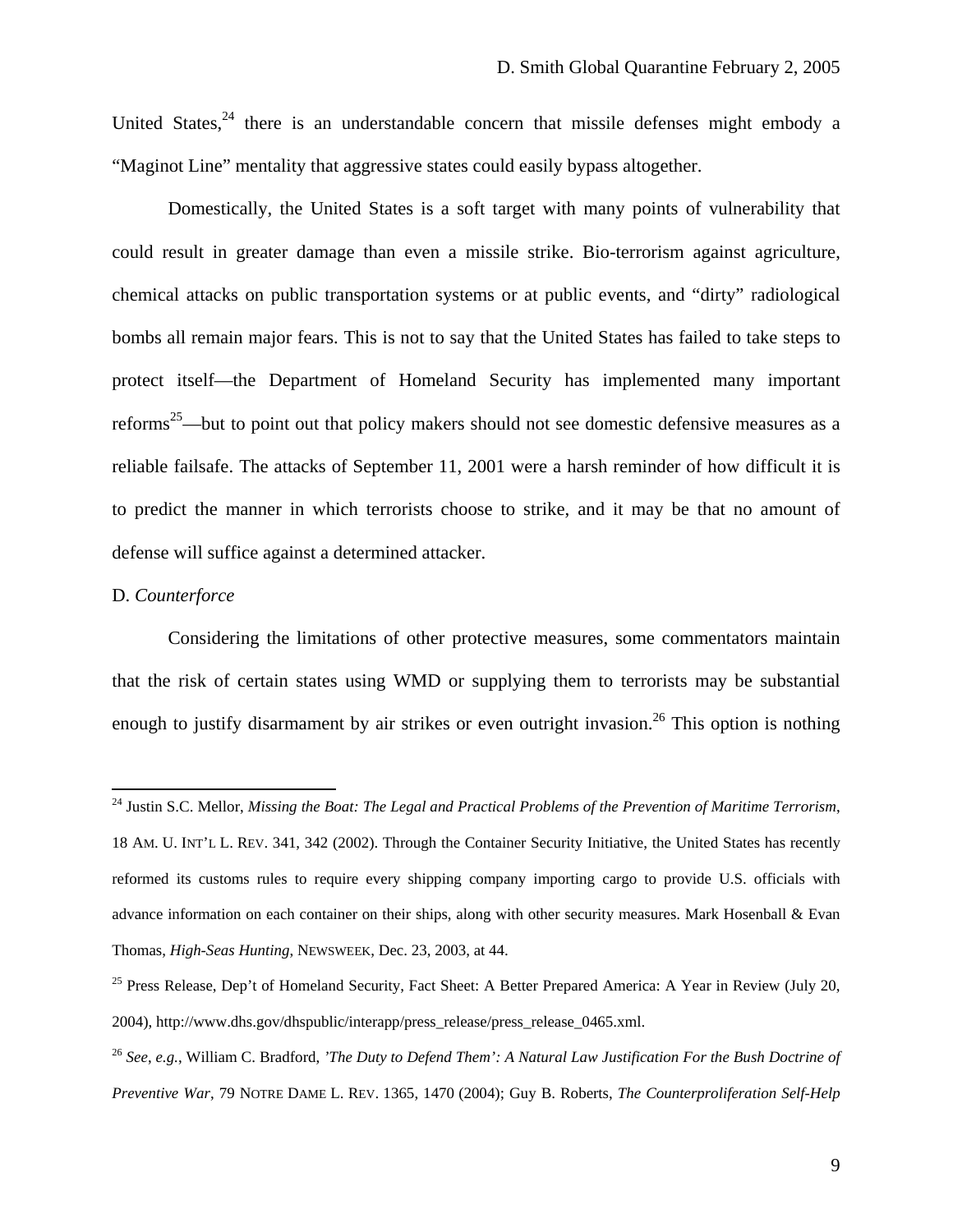new to U.S. military planners, who seriously contemplated contingency plans to destroy the nuclear facilities of the Soviet Union at the start of the Cold War,<sup>27</sup> China in the early 1960s,  $^{28}$ and North Korea during the crisis of 1993–94.<sup>29</sup> However, until recently with the U.S. invasion of Iraq, there have been very few efforts to sanction this type of preventive military operation under international law. When Israel carried out a successful strike on Iraq's Osiraq nuclear reactor in 1981, destroying it just before plutonium production was to begin, world opinion rejected Israel's assertion of self-defense.<sup>30</sup> As might be expected, the United States has since become much more sympathetic to such claims. Former Secretary of State Colin Powell remarked in 2002: "The Israelis did it in 1981. It was a clear preemptive military strike. Everyone now is quite pleased even though they got the devil criticized out of them at the time."31

Putting aside the legality of such an attack for the moment, it is becoming increasingly likely that Osiraq-style missions are a thing of the past. This is partly because of the potential for

 $\overline{a}$ 

<span id="page-9-2"></span><sup>29</sup> *See* SELIG S. HARRISON, KOREAN ENDGAME: A STRATEGY FOR REUNIFICATION AND U.S. DISENGAGEMENT 122 (2002).

*Paradigm: A Legal Regime for Enforcing the Norm Prohibiting the Proliferation of Weapons of Mass Destruction*, 27 DENV. J. INT'L L. & POL'Y 483, 518 (1999); John C. Yoo, *Using Force*, 71 U. CHI. L. REV. 729, 794 (2004).

<span id="page-9-0"></span><sup>27</sup> *See* Russell D. Buhite and William Christopher Hamel, *War for Peace: The Question of an American Preventive War Against the Soviet Union, 1945-1955*, DIPLOMATIC HISTORY, Summer 1990, at 367.

<span id="page-9-1"></span><sup>28</sup> *See* William Burr and Jeffrey T. Richelson, *Whether to 'Strangle the Baby in the Cradle:' the United States and the Chinese Nuclear Program, 1960-64*, INT'L SECURITY, Winter 2000-01, at 54, 68.

<span id="page-9-3"></span><sup>30</sup> *See* Uri Shoham, *The Israeli Raid Upon the Iraqi Nuclear Reactor and the Right to Self-Defense*, MIL. L. REV., Summer 1985, at 191.

<span id="page-9-4"></span><sup>31</sup> Glenn Kessler & Peter Slevin*, Preemptive Strikes Must Be Decisive, Powell Says*, WASH. POST, June 15, 2002, at A16.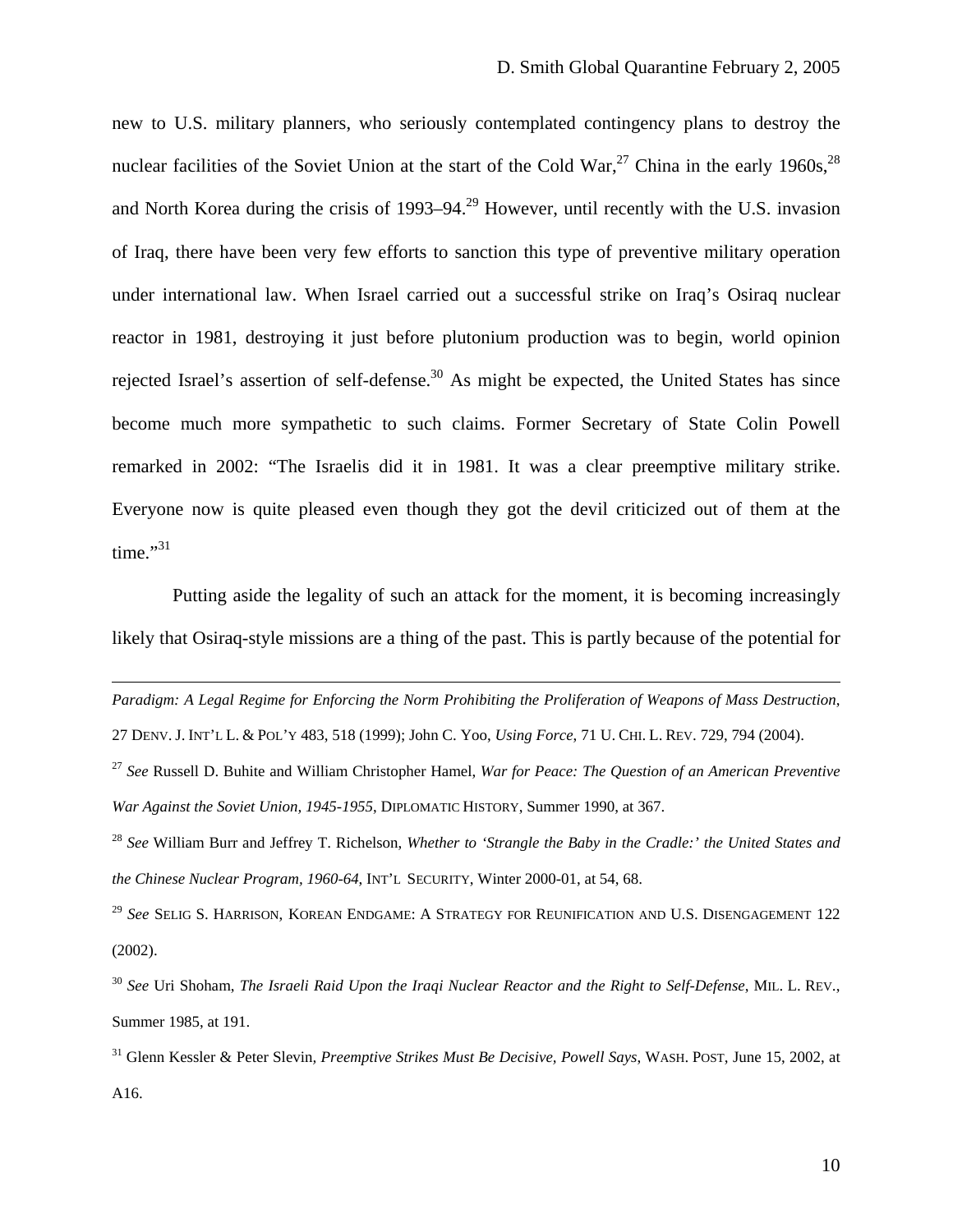<span id="page-10-0"></span>devastating reprisals. For example, besides its uncertain nuclear forces, North Korea possesses an artillery arsenal believed to contain some 10,000 long-range rockets, capable of devastating the South Korean capital of Seoul, a mere fifty miles from the De-Militarized Zone.<sup>32</sup> Also, having learned from Osiraq, states fearful of becoming a target for such an attack are increasingly dispersing their weapons facilities, placing them in hardened underground bunkers, or locating them near civilian buildings to pose the risk of collateral damage.<sup>33</sup> Iran's suspected enrichment facilities are effectively immune from air strikes, hidden in large government complexes and in other secret locations.<sup>34</sup> Granted, an outright invasion would probably uproot the WMD development of both Iran and North Korea, but in the wake of the war in Iraq, this appears politically, militarily, and financially unlikely for the near future.

#### E. *Interdiction*

 $\overline{a}$ 

Given these grim conclusions—the failure of export controls, the inadequacy of deterrence, the uncertainty of defenses, and the impracticality of counterforce—it is crucial that the United States have robust interdiction capabilities to prevent the transfer of WMD. Recognizing this need, President Bush announced on May 31, 2003 in Krakow, Poland the Proliferation Security Initiative (PSI), a multinational effort to equip states to prevent WMD proliferation.<sup>35</sup> The founding participants of the PSI issued a "Statement of Interdiction Principles," identifying specific areas of cooperation, particularly in sharing intelligence

<span id="page-10-1"></span><sup>32</sup> Kim Myong Chol, *Kim Jong Il's Military Strategy for Reunification*, COMP. STRATEGY, Oct. 2001, at 303, 313.

<span id="page-10-2"></span><sup>33</sup> *See* Lee Feinstein & Anne-Marie Slaughter, *A Duty to Prevent*, FOREIGN AFF., Jan./Feb. 2004, at 147.

<span id="page-10-3"></span><sup>34</sup> David E. Sanger, *U.S. vs. a Nuclear Iran*, N.Y. TIMES, Dec. 12, 2004, at 8.

<span id="page-10-4"></span><sup>35</sup> *See* Press Release, U.S. Dep't of State, Bureau of Nonproliferation: The Proliferation Security Initiative (July 28, 2004), *at* http://www.state.gov/t/np/rls/other/34726.htm.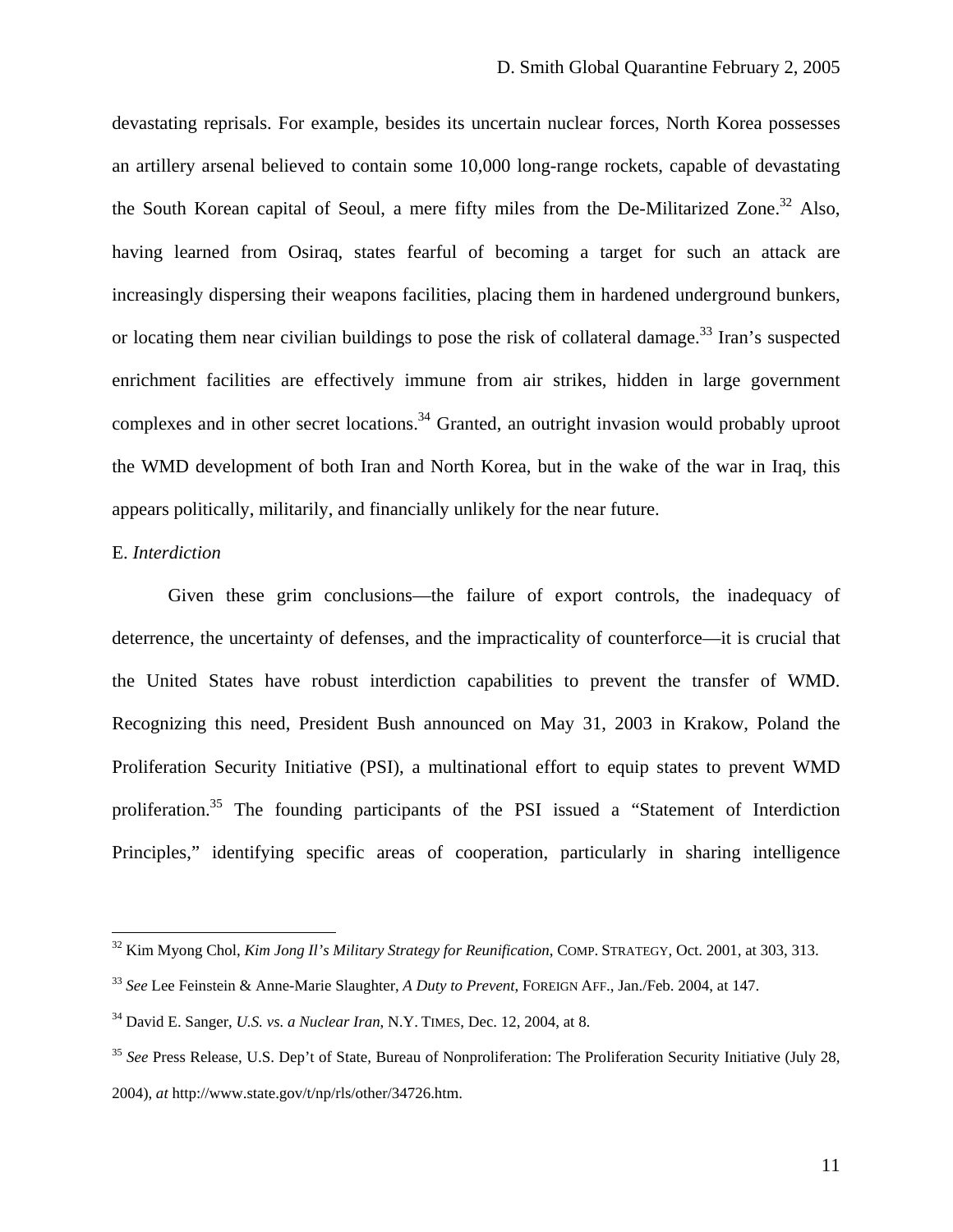information and providing mutual consent in interdiction missions.<sup>36</sup> Already the PSI has had some notable successes, including the September 2003 interception of a freighter bound for Libya with a shipment of uranium enrichment parts, which some observers believe was responsible for Libyan leader Moammar Gaddafi's decision to accept inspections and disarm.<sup>37</sup>

The PSI is meant to "be consistent with existing national legal authorities and international law and frameworks."[38](#page-11-2) Generally, while a state has complete jurisdiction over its airspace, territory, and internal waters, its authority diminishes in relation to the distance from its coastline.<sup>39</sup> Under the principle of exclusive flag state jurisdiction, vessels on the high seas<sup>40</sup> "are subject to no authority except that of the State whose flag they fly."<sup>41</sup> The primary exceptions to this rule are listed in Article 110 of the U.N. Convention on the Law of the Sea (UNCLOS),

<u>.</u>

<span id="page-11-0"></span><sup>&</sup>lt;sup>36</sup> The White House, Office of the Press Secretary, Fact Sheet: Proliferation Security Initiative: Statement of Interdiction Principles (Sept. 4, 2003), http://www.state.gov/t/np/rls/fs/23764.htm.

<span id="page-11-1"></span><sup>37</sup> *See* Robin Wright, "Ship Incident May Have Swayed Libya," WASH. POST*,* Jan. 1, 2004, at A18.

<span id="page-11-2"></span><sup>&</sup>lt;sup>38</sup> U.S. Dep't of State, Bureau of Nonproliferation, Fact Sheet: Proliferation Security Initiative Frequently Asked Questions (FAQ) (May 24, 2004), *at* http://www.state.gov/t/np/rls/fs/32725.htm.

<span id="page-11-3"></span><sup>39</sup> *See* Daniel H. Joyner, *The Proliferation Security Initiative: Nonproliferation, Counterproliferation and International Law*, 50 YALE J. INT'L L. (forthcoming 2005) (manuscript at 25, on file with author).

<span id="page-11-4"></span> $40$  According to the U.N. Law of the Sea Convention, the high seas are beyond a state's "exclusive economic zone," which is a maximum of 200 nautical miles from its twelve-mile territorial sea. United Nations Convention on the Law of the Sea, art. 3, 57, 86, U.N. Doc. A/CONF. 62/122, opened for signature Dec. 10, 1982, 1833 U.N.T.S. 397 (1994) [hereinafter UNCLOS].

<span id="page-11-5"></span><sup>&</sup>lt;sup>41</sup> S.S. Lotus Case (Fr. v. Turk.), 1927 P.C.I.J. (ser. A) No. 9, at 25 (Sept. 7). This principle was codified in UNCLOS *supra* note 40, art. 92(1). *See* Michael Byers, *Policing the High Seas: The Proliferation Security Initiative*, 98 AM. J. INT'L L. 526, 527 n.9 (2004). Byers also notes that the regime of high seas freedom also applies to aircraft beyond a state's territorial seas. *Id*. at 527 & n.13.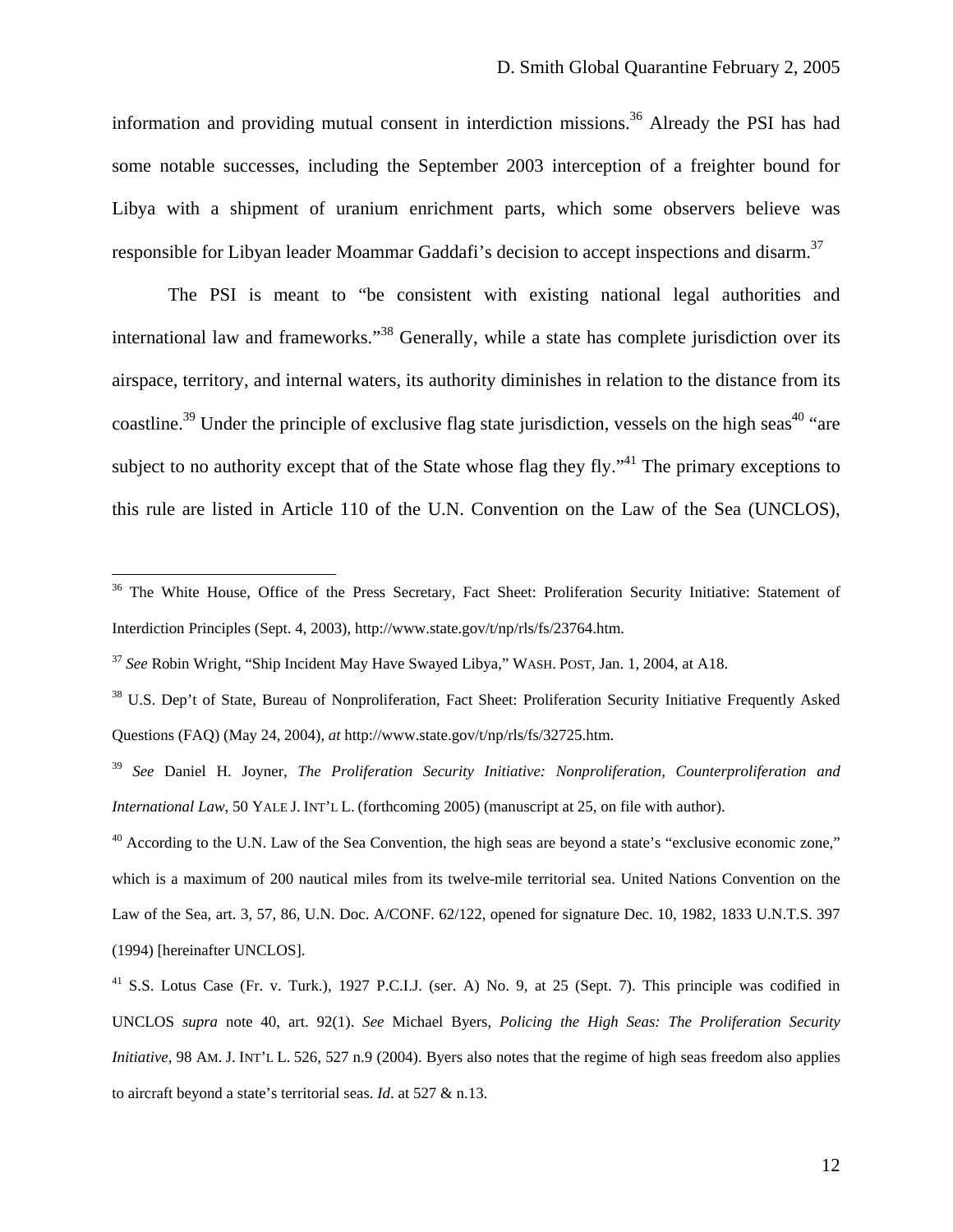granting warships the right to board and search a vessel when there is reasonable ground for suspecting that it is engaging in piracy, slave trading, unauthorized broadcasting, lacks a flag, or is flying a false flag.<sup>42</sup> Unless one is willing to expand the definition of piracy to include WMD proliferation, which is probably quite a stretch, $43$  this means that UNCLOS bars any state from interdicting suspected WMD traffickers on the high seas without the consent of the ship's flag state.

The potential consequences of this restriction were brought into sharp relief in December 2002, when U.S. intelligence identified an unflagged North Korean freighter (the *So San*) crossing the Arabian Sea and contacted the Spanish government to request that its navy stop the vessel and inspect it for illicit cargo.<sup>44</sup> Spanish special forces boarded the ship, uncovering a cache of Scud missiles hidden beneath sacks of cement. Shortly thereafter, Yemeni government officials came forward and claimed ownership, declaring that they had purchased the missiles from North Korea for defensive purposes. Since international law does not bar such a sale, the United States and Spain allowed the *So San* to proceed, accepting an agreement from the Yemeni president not to make further purchases. This incident was disturbing not for its specific facts the boarding itself was legal because the ship was flagless—but rather because it highlighted the limited legal authority that would exist for similar operations in the future. If the *So San* had been flying a North Korean flag, and refused to consent to boarding, UNCLOS would prohibit interdiction, even if there was a strong certainty that it carried WMD.

<span id="page-12-0"></span><sup>42</sup> UNCLOS, *supra* note 40, art. 110(1).

<span id="page-12-1"></span><sup>43</sup> *See* Joyner, *supra* note 39, at 34.

<span id="page-12-2"></span><sup>44</sup> *See* Jofi Joseph, *The Proliferation Security Initiative: Can Interdiction Stop Proliferation?* ARMS CONTROL TODAY, June 2004, at 7; Thom Shanker, *Threats and Responses: Arms Smuggling; Scud Missiles Found on Ship of North Korea*, N.Y. TIMES, Dec. 11, 2002, at A1.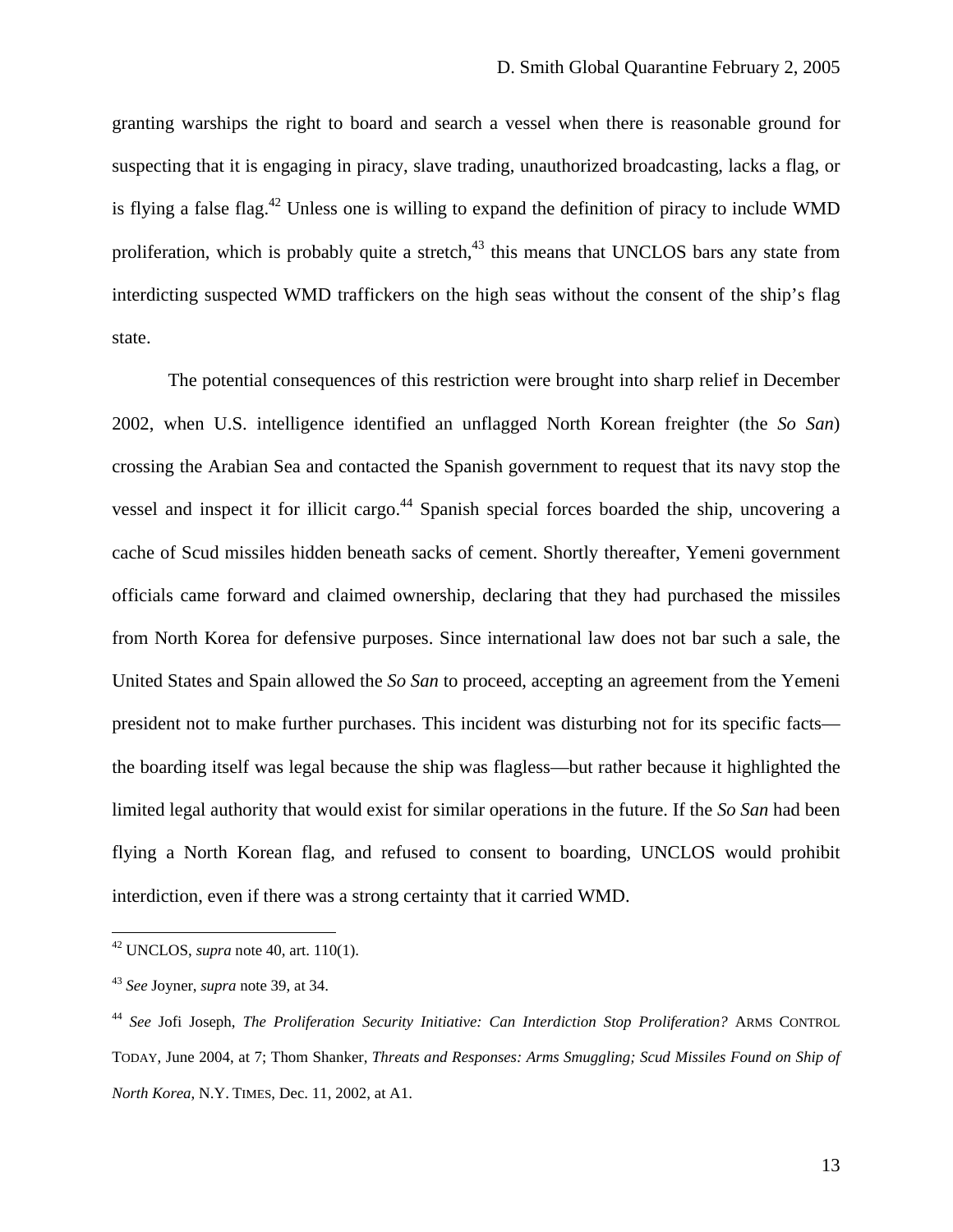Making the best of its limited legal authority, the PSI is focusing on streamlining the process for acquiring the consent of flag states to board their vessels, thereby bypassing UNCLOS altogether. Besides the provisions addressing mutual consent in the PSI's "Statement of Interdiction Principles,"[45](#page-13-0) the United States has signed three ship-boarding agreements with major shipping registry states (Liberia, Panama and the Marshall Islands), establishing bilateral procedures for boarding vessels suspected of carrying WMD or related materials.<sup>46</sup> Modeled after counter-narcotics arrangements, these agreements have the effect of limiting the number of flag states a proliferating state can rely upon in transporting illicit materials under the protection of UNCLOS. However, securing the assent of other key shipping registry states could be difficult given that many states that offer "flags of convenience" (allowing registration with little regulation or oversight) are highly dependent on the earnings from such transactions and may be

<span id="page-13-0"></span><sup>45</sup> *See supra* note 36.

<span id="page-13-1"></span><sup>46</sup> Agreement Between the Government of the United States of America and the Government of the Republic of Liberia Concerning Cooperation To Suppress the Proliferation of Mass Destruction, Their Delivery Systems, and Related Materials By Sea, Feb. 11, 2004, <http://www.state.gov/t/np/trty/32403.htm>; Amendment to the Supplementary Arrangement Between the Government of the United States of America and the Government of the Republic of Panama to the Arrangement Between the Government of the United States of America and the Government of Panama for Support and Assistance from the United States Coast Guard for the National Maritime Service of the Ministry of Government and Justice, May 12, 2004, <http://www.state.gov/t/np/trty/32858.htm>; Agreement Between the Government of the United States of America and the Government of the Republic of the Marshall Islands Concerning Cooperation to Suppress the Proliferation of Weapons of Mass Destruction, Their Delivery Systems, and Related Materials by Sea, Aug, 13, 2004, [http://www.state.gov/t/np/trty/35237.htm.](http://www.state.gov/t/np/trty/35237.htm) Each of these agreements enables a party to request that the other confirm the nationality of the ship in question and, if needed, authorize interdiction.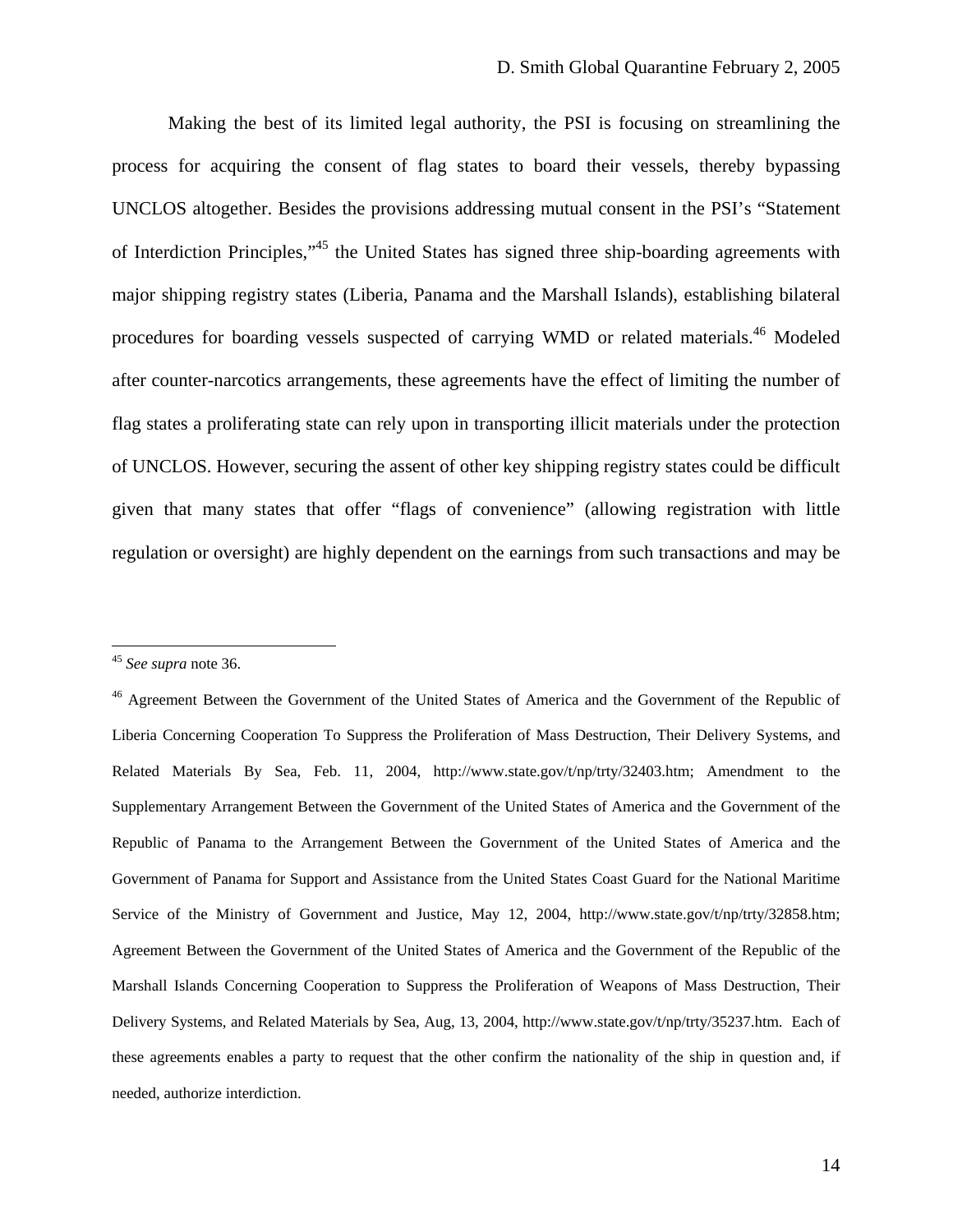reluctant to grant consent.<sup>47</sup> Unless the United States can reach ship-boarding agreements with virtually all flag states, traffickers will retain options for shipping WMD effectively immune from interdiction authority.<sup>48</sup> Moreover, even if universal participation were possible, the most likely proliferators, such as Pakistan, Iran and North Korea, could always elect to transport WMD shipments under their own flag, thereby guaranteeing that consent would not be forthcoming.

Realistically, if the United States were to receive intelligence reports indicating that a North Korean ship was transporting a completed nuclear device on the high seas, the lack of consent would surely not be a barrier to its decision to interdict. This poses a gap between the stated objectives of the PSI and its legal authority to achieve them. The threat posed by WMD is simply too great to allow a pocket of immunity under UNCLOS to prevent all interdiction efforts without consent, regardless of the magnitude of the threat. The notion that some states should profit from lending the use of their flag as a shield against inspection is likewise untenable in an age of WMD. Instead, there should be a global norm against WMD proliferation that is allinclusive, holding any state that transports WMD responsible, regardless of nationality. The rest of this article will focus on achieving this goal through a global quarantine.

This is not meant to imply that interdiction will suffice as an exclusive or even primary strategy to combat WMD. Interdiction missions require extraordinary intelligence, timing and coordination to be successful. Detecting plutonium is incredibly difficult given its faint radiation

 $\overline{a}$ 

<span id="page-14-0"></span><sup>47</sup> *See* ANDREAS PERSBO & IAN DAVIS, SAILING INTO UNCHARTED WATERS? THE PROLIFERATION SECURITY INITIATIVE AND THE LAW OF THE SEA 8-9 (2004).

<span id="page-14-1"></span><sup>48</sup> *See* Joel A. Doolin, Operational Art for the Proliferation Security Initiative 5 (2004) (unpublished final paper, Naval War College), *available at* http://www.fas.org/man/eprint/doolin.pdf.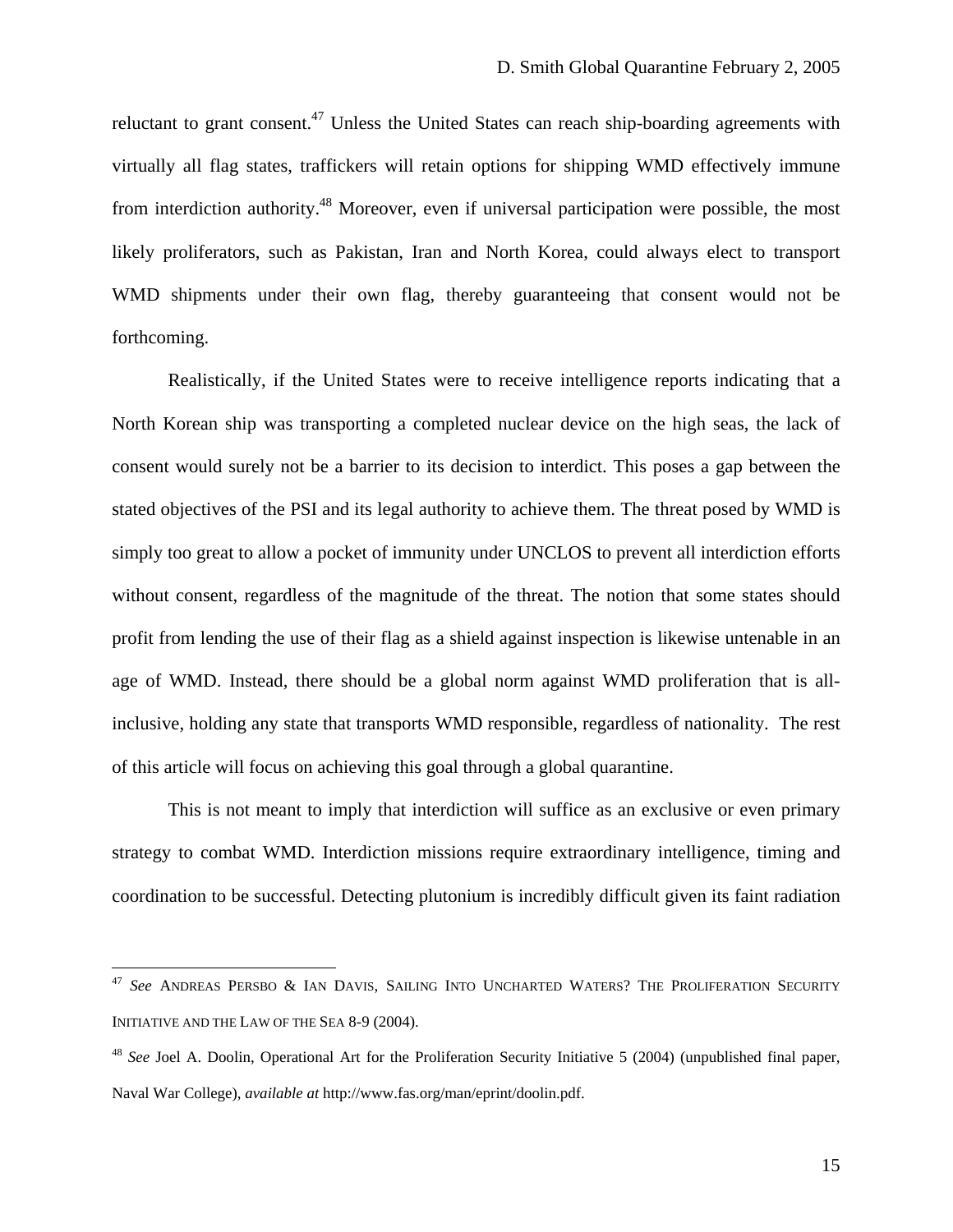<span id="page-15-0"></span>emission,<sup>49</sup> and monitoring biological and chemical weapons is even more challenging since their precursor elements are often dual-use in nature, posing the same dilemmas that plague export control decisions.<sup>50</sup> Far preferable are negotiated disarmament agreements and confidence building measures that could eliminate the desire of states to acquire WMD in the first place. However, given the limitations of arms control measures illustrated in this Part, if states do choose to develop and sell WMD, interdiction may be the last viable line of defense against their use. The alternative of active disarmament operations is far more dangerous, invasive, legally questionable, and likely to spur yet further proliferation to deter such action.

### II. A NEW APPROACH: GLOBAL QUARANTINE

Given that the provisions of UNCLOS will not support a robust interdiction regime, the key issue is how to establish a legal foundation for a global quarantine against WMD. This Part examines how the doctrine of self-defense provides conceptual justification for a quarantine, and then explores how to integrate these principles into a functioning institutional framework.

A. *The Evolving Law of Self-Defense*

1

<span id="page-15-2"></span><sup>50</sup> Interview with Ashley Roach, Attorney-Adviser, Office of the Legal Adviser, U.S. Dep't of State, in Washington D.C. (Oct. 25, 2004).

<span id="page-15-1"></span><sup>49</sup> *See* Michael Levi, *Uncontainable: North Korea's Loose Nukes*, NEW REPUBLIC, May 26, 2003, at 11.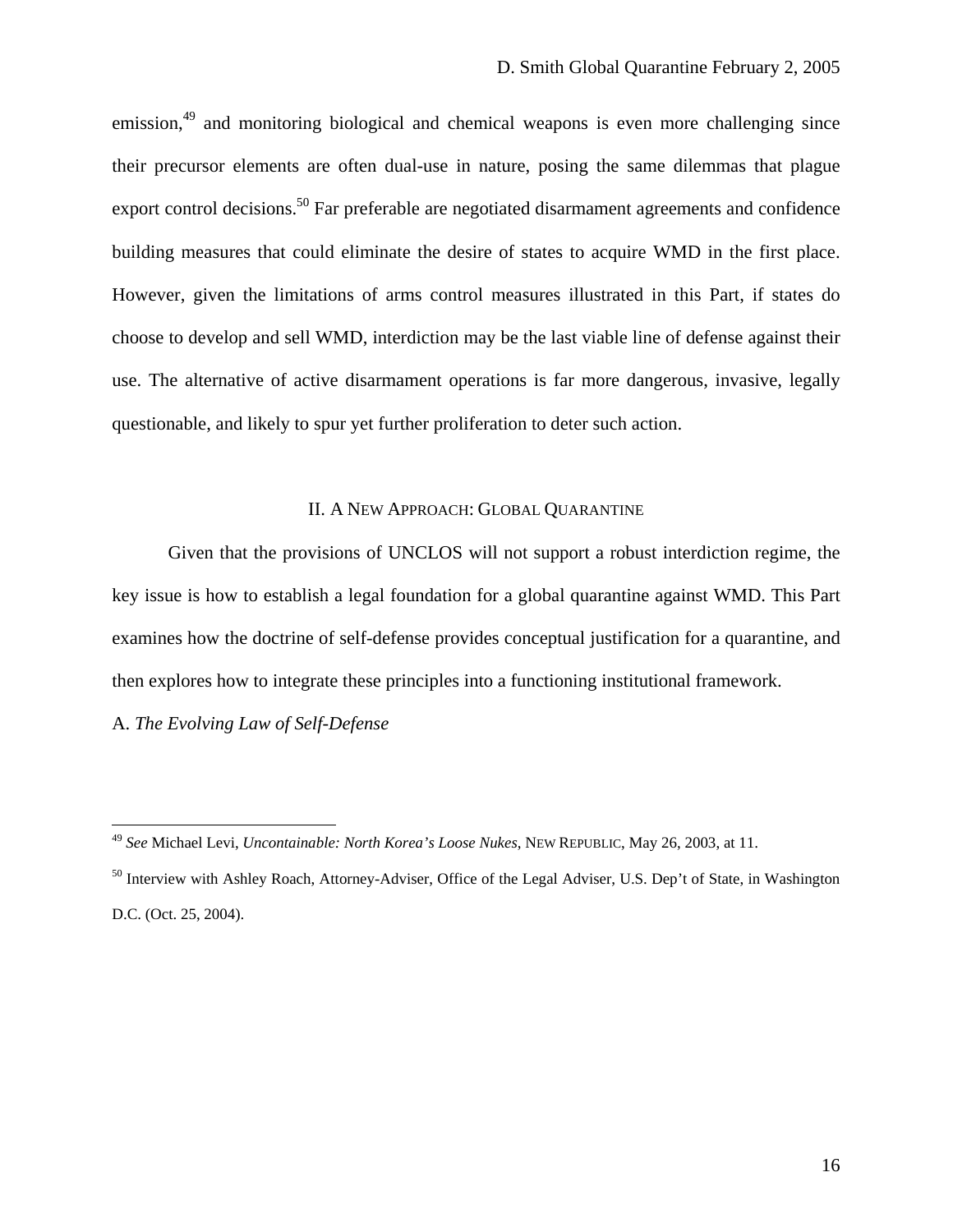Article  $51<sup>51</sup>$  the U.N. Charter provision concerning self-defense, has become highly controversial, particularly given the events surrounding the U.S. invasion of Iraq. Some legal scholars claim that the specter of terrorists gaining access to WMD has undermined the central premise of Article 51, leaving states unwilling to absorb an attack before taking action.<sup>52</sup> Along these lines, the U.S. *National Security Strategy* aims to re-conceptualize the notion of imminent threat, reserving what it describes as an option to take preemptive (or, more accurately, preventive<sup>53</sup>) actions against threats to national security.<sup>54</sup> That is not to say that Article 51 lacks supporters. The U.N. High-level Panel on Threats, Challenges and Change, a blue ribbon commission convened by Secretary-General Kofi Annan to analyze emerging security concerns and propose U.N. reforms, stated unequivocally in its December 2004 report that Article 51 "needs neither extension nor restriction of its long-understood scope."<sup>55</sup> This section will assess these clashing positions, outlining how a global quarantine is supported by international law.

 $\overline{a}$ 

<span id="page-16-0"></span><sup>&</sup>lt;sup>51</sup> U.N. CHARTER art. 51, <http://www.un.org/aboutun/charter/>(last visited Jan. 29, 2005) ("Nothing in the present Charter shall impair the inherent right of individual or collective self-defence if an armed attack occurs against a Member of the United Nations, until the Security Council has taken measures necessary to maintain international peace and security. Measures taken by Members in the exercise of this right of self-defence shall be immediately reported to the Security Council and shall not in any way affect the authority and responsibility of the Security Council under the present Charter to take at any time such action as it deems necessary in order to maintain or restore international peace and security.").

<span id="page-16-1"></span><sup>52</sup> *See*, *e.g.*, Michael J. Glennon, *The Fog of War: Self-Defense, Inherence, and Incoherence in Article 51 of the United Nations Charter*, 25 HARV. J.L. & PUB. POL'Y 539, 541 (2002).

<span id="page-16-2"></span><sup>53</sup> *See* Lawrence Freedman, *Prevention, Not Preemption*, WASH. Q., Spring 2003, at 105.

<span id="page-16-3"></span><sup>&</sup>lt;sup>54</sup> U.S. GOVERNMENT, THE NATIONAL SECURITY STRATEGY OF THE UNITED STATES OF AMERICA 15 (2002), http://www.whitehouse.gov/nsc/nss.pdf.

<span id="page-16-4"></span><sup>55</sup> UNITED NATIONS, A MORE SECURE WORLD, *supra* note 12, at 3.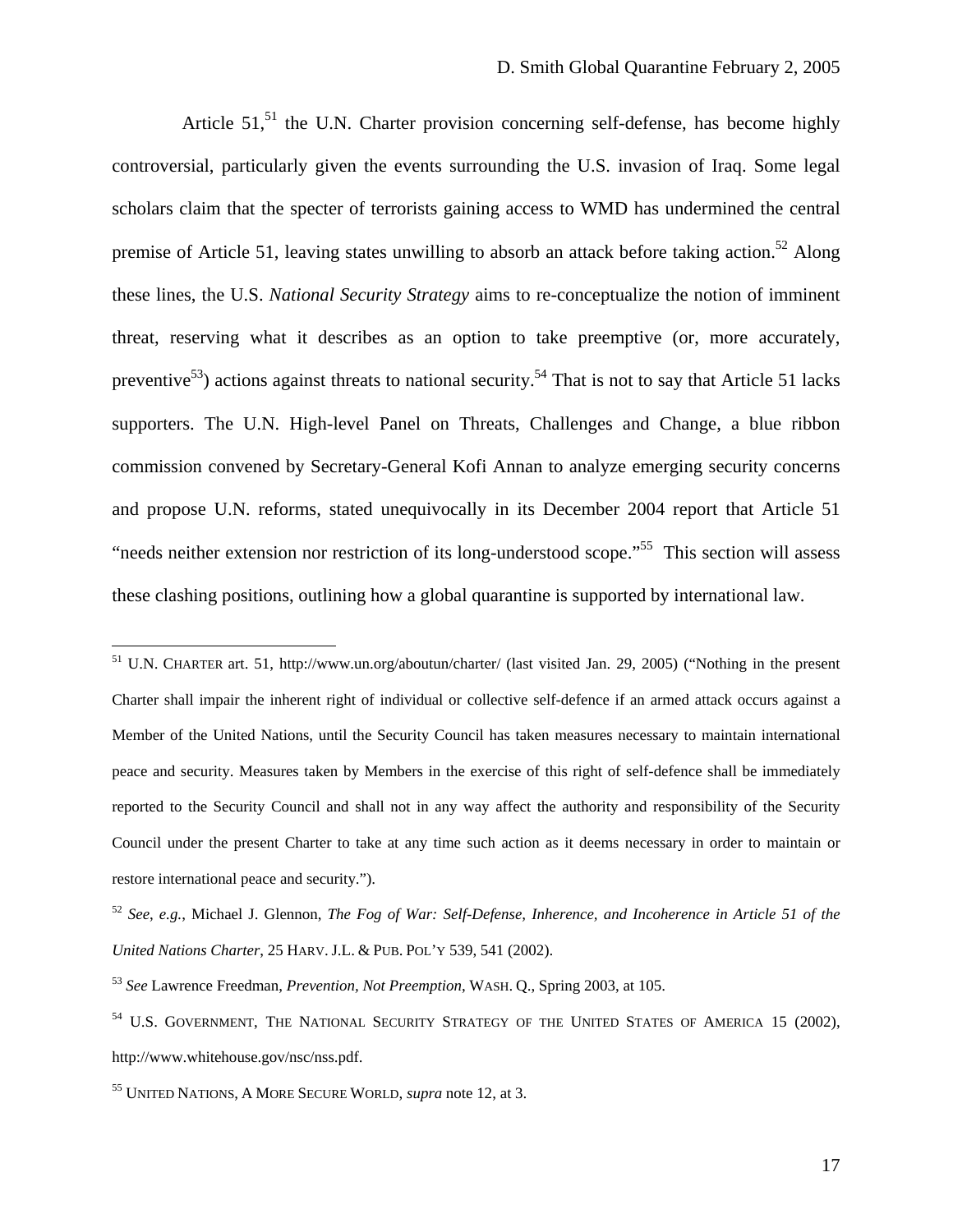The drafters of the U.N. Charter, which celebrates its sixtieth anniversary on June 26, 2005, faced a very different international system than that which currently exists. The United States had not yet dropped the atomic bomb on Japan, nor had the Soviet or American military yet mastered the technology behind Hitler's long-range V-2 rockets.<sup>56</sup> Instead, the greatest danger facing states at the time was the threat of land invasion or aerial bombardment, both of which had an obvious point of origin and often a tell-tale mobilization period. Biological and chemical weapons existed, but the fear of retaliation based on the harrowing experience of World War I kept their use at bay, and there was not yet an international terrorist movement that could employ such materials without accountability. The terminology of Article 51 was thus enmeshed in an international context with a very overt and unambiguous notion of what qualified as an armed attack.<sup>57</sup> Today, the prime danger to the United States is not an army charging across the border, but an individual stepping off a plane with a suitcase of plutonium. Against what columnist Thomas Friedman artfully describes as "people of mass destruction,"<sup>58</sup> there is likely to be little warning, limited ability to defend, and an uncertain target for retaliation.

W. Michael Reisman notes that innovations in science and technology often create a "legal gap in which authority becomes uncertain. . . . When some of these factors change to the point that communities can no longer assure their defense within the ambit of inherited law,

<span id="page-17-0"></span><sup>56</sup> DAVID REYNOLDS, ONE WORLD DIVISIBLE: A GLOBAL HISTORY SINCE 1945 10 (2000).

<span id="page-17-1"></span><sup>&</sup>lt;sup>57</sup> Similarly, although based on ancient maritime principles, UNCLOS is a product of the Cold War, concerned with safeguarding innocent passage and free navigation amidst superpower tensions. *See* UNCLOS, *supra* note 40, art. 17, 87. For instance, today it may seem a bit anachronistic for a document to authorize the boarding of a ship and prosecution of individuals if they are broadcasting illegally, but not if they are transporting a nuclear bomb. *Id*., art. 109.

<span id="page-17-2"></span><sup>58</sup> Thomas L. Friedman, *The Suicide Supply Chain*, N.Y. TIMES, Dec. 9, 2004, at A41.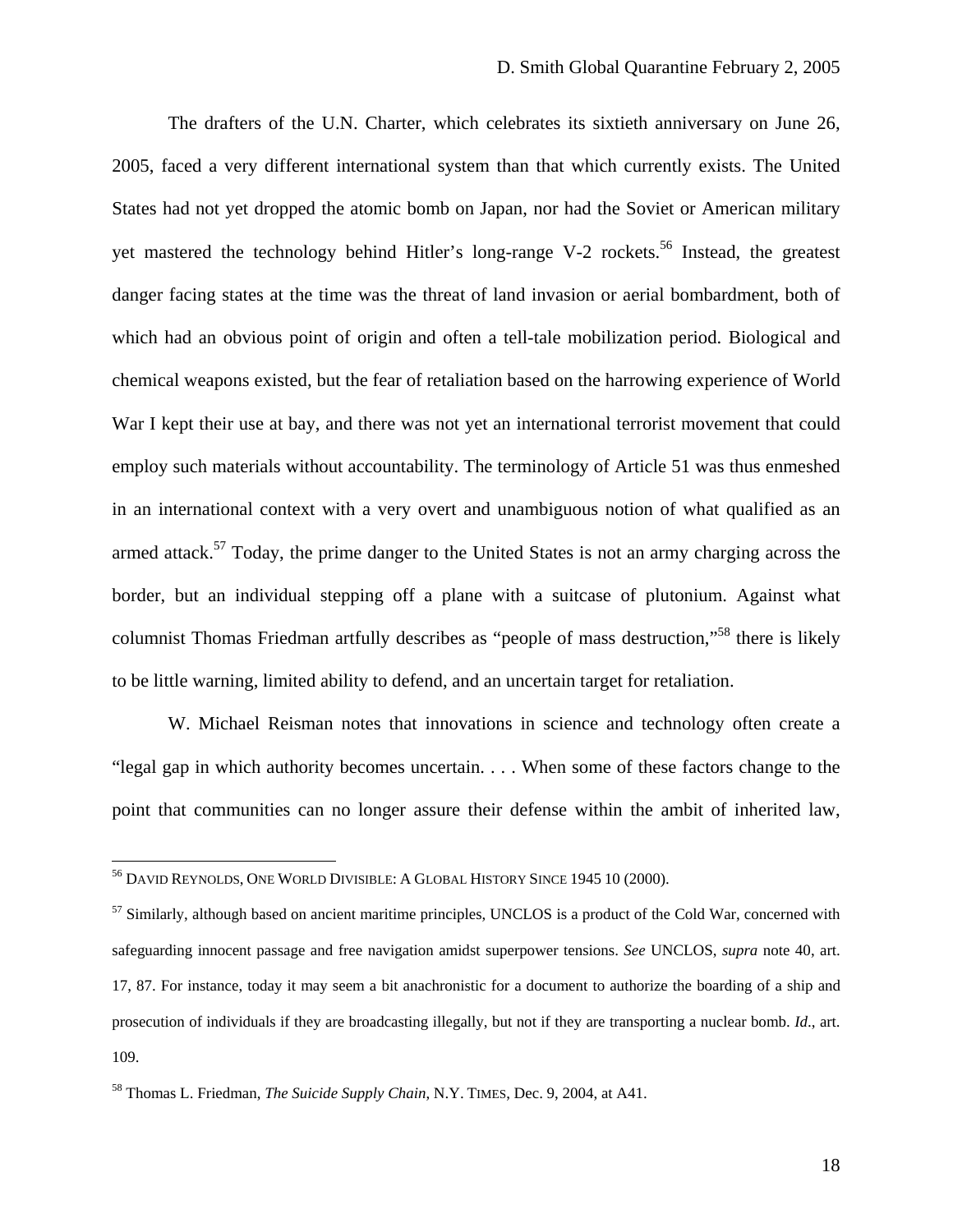those charged with national defense inevitably demand changes in the law."[59](#page-18-0) The unique security circumstances surrounding air travel, for instance, has required corresponding modifications in the interpretation of privacy law.<sup>60</sup> The inherent difficulties of border control, likewise, have necessitated a relaxed standard of reasonable suspicion for checkpoint searches.<sup>61</sup> It is inevitable that the threats posed by WMD and terrorism will also open up legal gaps that policy makers and national security officials will draft legislation to bridge.<sup>62</sup> The USA Patriot Act,<sup>63</sup> officially titled "Uniting and Strengthening America by Providing Appropriate Tools Required to Intercept and Obstruct Terrorism," is one such example.

The crucial issue is how to ensure that such legal remedies do not extend beyond the apparent gap and begin to overreach, perhaps infringing upon civil liberties.<sup> $64$ </sup> In the domestic setting, courts assist legislators in determining the proper constitutional bounds of enforcement activity; the U.S. Supreme Court has upheld brief, suspicion-less searches at highway

<span id="page-18-1"></span><sup>60</sup> *See*, *e.g.*, *United States v. Edwards*, 498 F.2d 496 (2d Cir. 1984).

 $\overline{a}$ 

<span id="page-18-2"></span><sup>61</sup> *See*, *e.g.*, *United States v. Martinez-Fuerte*, 428 U.S. 543 (1976).

<span id="page-18-3"></span><sup>62</sup> *See* Ronald M. Gould & Simon Stern, *Catastrophic Threats and the Fourth Amendment*, 77 S. CAL. L. REV. 777, 777 (2004) ("The traditional Fourth Amendment search-and-seizure doctrine was fine for an age of flintlocks, and maybe even for an age of automatic weapons. . . . But one must wonder whether our traditional constitutional doctrine, without more, is up to the task of governing all searches and seizures in an age of weapons of mass destruction and potential terrorism."); Ronald J. Sievert, *Meeting the Twenty-First Century Terrorist Threat Within the Scope of Twentieth-Century Constitutional Law*, 37 HOUS. L. REV. 1421 (2000).

<span id="page-18-4"></span>63 USA Patriot Act of 2001, Pub. L. No. 107-56, 115 Stat. 272 (2001).

<span id="page-18-5"></span><sup>64</sup> *See*, *e.g.*, Bruce Ackerman, *The Emergency Constitution*, 113 YALE L.J. 1029 (2004); Harold Hongju Koh, *The Spirit of the Laws*, 43 HARV. INT'L L.J., 23, 34 (2002).

<span id="page-18-0"></span><sup>59</sup> W. Michael Reisman, *Editorial Comment: Assessing Claims to Revise the Laws of War*, 97 AM. J. INT'L L. 82, 82 (2003).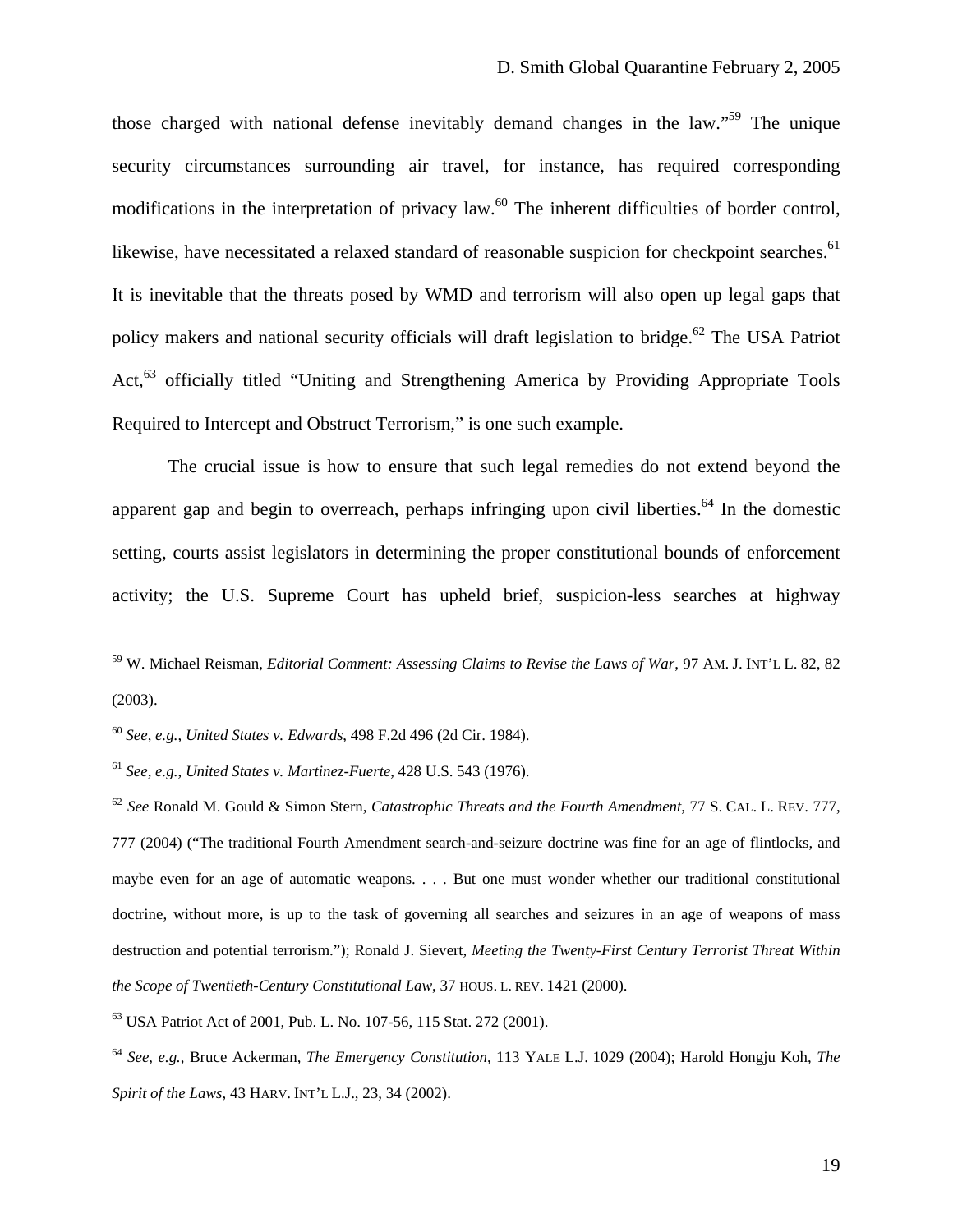checkpoints to combat drunk driving,<sup>65</sup> but has declined to extend that authority to interdict illegal narcotics.[66](#page-19-1) This kind of fine-tuned balancing is particularly problematic in the international arena, which lacks comparable institutional authorities. Within the anarchic international system, guiding rules are more malleable and infused with the irreducible potential of military force. In modern international law, Reisman observes, "Doctrines are positioned at the interface of law and power."[67](#page-19-2) The critical factor in whether a new claim is accepted and incorporated into the corpus of international law is not its constitutionality but whether it serves the "common interests of the aggregate of actors" and the "essential goals of law.["68](#page-19-3) To determine whether a global quarantine would serve the interests of international law and the world community, it is necessary to return to the basic principles of self-defense.

Generally, individuals are not supposed to use force in response to threats to their wellbeing due to concerns of vigilantism. However, when the police are unavailable, individuals are entitled to protect themselves even through violent action. Likewise, Article 2(4) and 39 of the U.N. Charter reserve the authority to decide how to respond to breaches of the peace to the Security Council, not to individual states.<sup>69</sup> As with individuals, though, when a state is in danger, the imperative of self-defense can transcend general prohibitions on the use of force and the state can take immediate, forceful action in response.<sup>70</sup> This right, moreover, is not limited to

1

<span id="page-19-5"></span> $70$  The protective principle in international law, which bases jurisdiction on the adverse effect an individual's action has on a nation's security, is in effect a derivative, collective exercise of personal self-defense. *See* Christina E.

<span id="page-19-0"></span><sup>65</sup> *Michigan Dept. of State Police v. Sitz*, 496 U.S. 444 (1990).

<span id="page-19-1"></span><sup>66</sup> *City of Indianapolis v. Edmond*, 531 U.S. 32 (2000).

<span id="page-19-2"></span><sup>67</sup> Reisman, *supra* note 59, at 90.

<span id="page-19-3"></span><sup>68</sup> *Id*., at 89.

<span id="page-19-4"></span><sup>69</sup> U.N. CHARTER, *supra* note 51, art. 2(4), 39.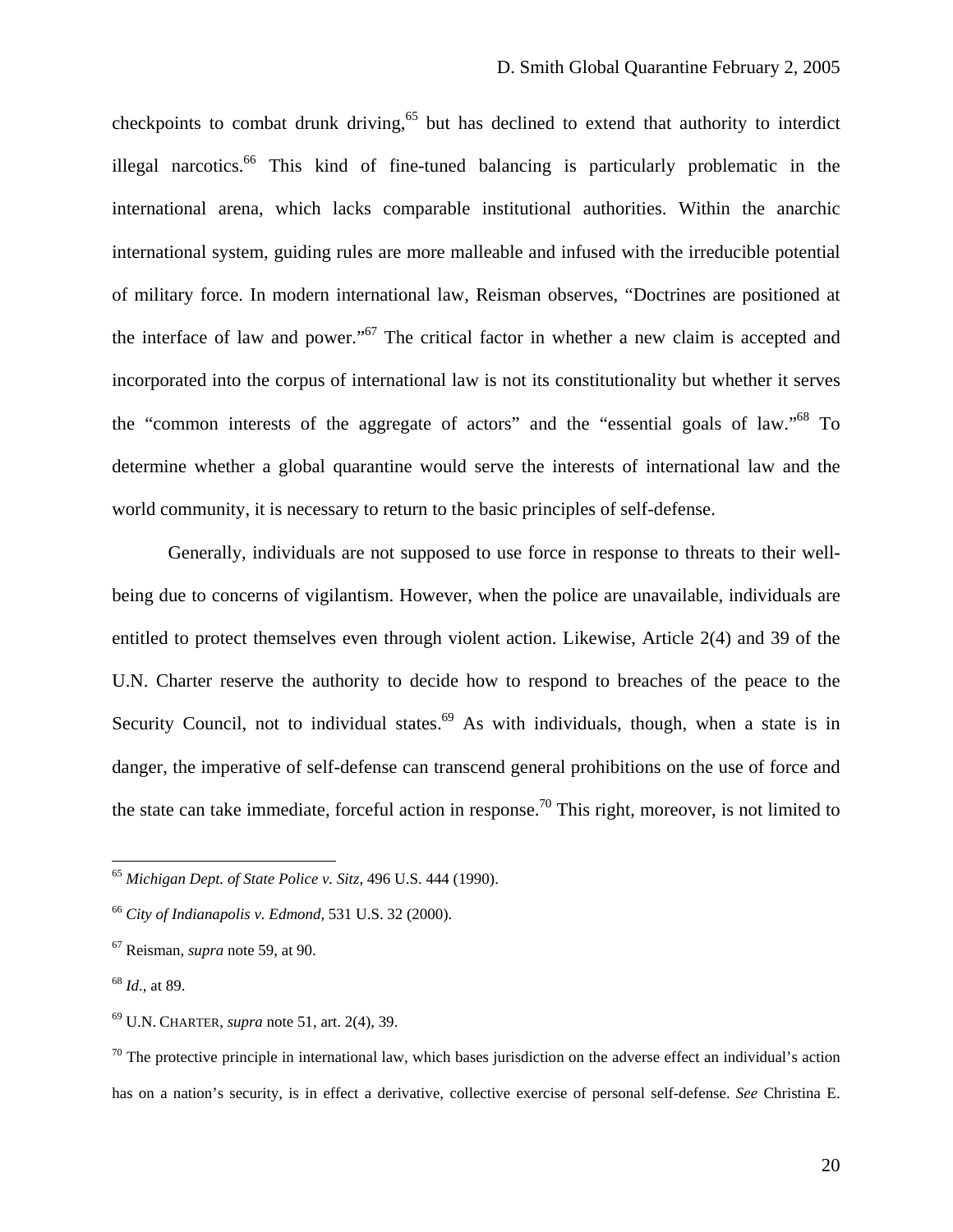purely local, reactive measures, but can extend abroad. According to Chief Justice Marshall, in an opinion in 1804, a state's power to secure itself from injury "may certainly be exercised beyond the limits of its territory."[71](#page-20-0) This principle underlies the right of a belligerent to search a neutral vessel on the high seas for contraband in an effort to interdict goods that could support an enemy's war campaign.<sup>72</sup>

Counter-balancing the right of self-defense is the notion of sovereignty, based on the principle that a state should be free from interference in its domestic affairs if it has not violated the rights of another state.<sup>73</sup> It is not always clear what degree of deference to sovereignty is appropriate, however, given the U.N. Charter's parallel mandate in Article 2(4) that all member states shall refrain from the threat of force "against the territorial integrity or political independence of any state.["74](#page-20-3) Certainly sovereignty should not act as a shield protecting a state from all foreign intervention up until the point that it attacks another state, regardless of its other actions. If a modern-day Hitler were to come to power and begin to develop nuclear weapons,

 Sorensen, *Drug Trafficking on the High Seas: A Move Toward Universal Jurisdiction Under International Law*, 4 EMORY INT'L L REV 207, 217 (1990).

<span id="page-20-0"></span><sup>71</sup> *Church v. Hubbard*, 6 U.S. 187, 234 (1804).

<span id="page-20-1"></span> $^{72}$  Id., at 234-35. See also Lois E. Fielding, Maritime Interception: Centerpiece of Economic Sanctions in the New World Order 53 LA. L. REV. 1191, 1204 (1993). There have been numerous historical assertions of this authority. For instance, in 1873, Spain seized the U.S. *Virginius*, which was carrying British nationals and weapons intended for use in the Cuban insurrection against Spain. R.R. CHURCHILL & A.V. LOWE, THE LAW OF THE SEA 216 (3d ed. 1999). From 1952-1962, France asserted a right to visit and search ships suspected of carrying arms to Algeria. *Id*. More recently, in January 2002 Israel seized the *Karin-A*, an Iraqi-flagged ship that had around fifty tons of Iranian weapons on board, allegedly bound for the Palestinian Authority. Byers, *supra* note 41, at 533.

<span id="page-20-2"></span>73 U.N. CHARTER, *supra* note 51, art 2(7).

<span id="page-20-3"></span> $74$  *Id.*, art 2(4).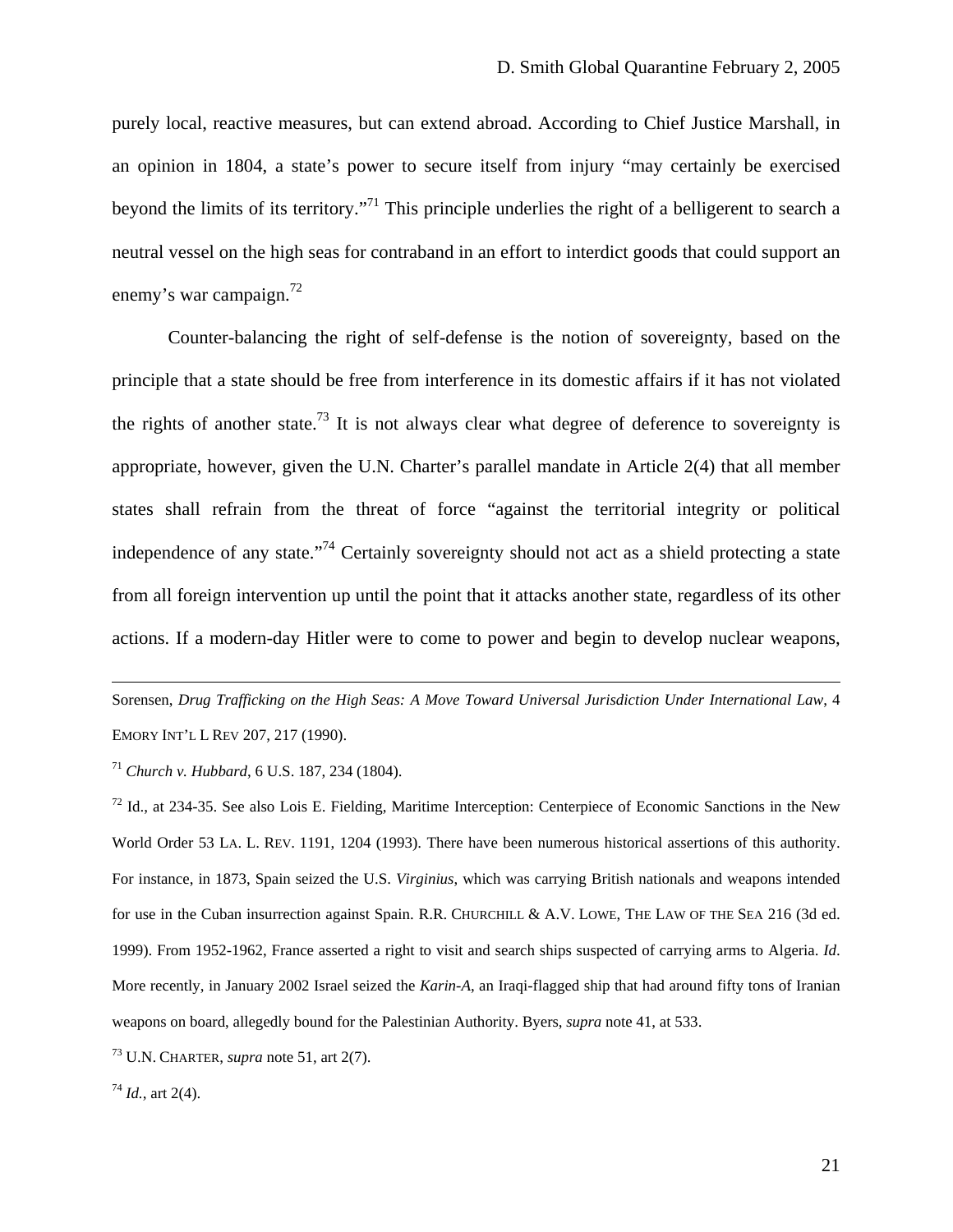FDR's quarantine notion—and perhaps yet more active measures—would be only sensible. Increasingly, scholars are defining sovereignty as a source of responsibility as much as a claim of immunity.[75](#page-21-0) Under this conception, states may lose their sovereign status if they fail to protect their citizens or become a menace to the international community by trafficking in WMD. A correlated duty of other states might be to forcibly prevent such nations from carrying out genocide against their citizens or selling their weapons[.76](#page-21-1) 

Arguably, WMD in the hands of brutal and aggressive regimes may pose an inherent threat to world peace, placing them at odds with Article 2(4). The question, though, is where to draw the line that triggers the authority of other states to respond in self-defense. Article 51 on its face allows self-defense only in response to an armed attack.<sup>77</sup> The main rationale for a plain reading of Article 51 is to eschew the unavoidable elasticity of self-interested interpretations of what constitutes a threat to a state's security. As Michael Glennon puts it, "What is self-defense to one state is aggression, armed reprisal, armed attack, intervention, or forcible countermeasures to another."[78](#page-21-3) States with axes to grind may set the threshold of danger artificially low, instigating wars that might have been avoided through diplomacy, containment, or other means.[79 I](#page-21-4)nstead, requiring the actual employment of force establishes a bright-line rule that is at

<span id="page-21-0"></span><sup>75</sup> *See* INTERNATIONAL COMMISSION ON INTERVENTION AND STATE SOVEREIGNTY, THE RESPONSIBILITY TO PROTECT 13 (2001), *available at* http://www.dfait-maeci.gc.ca/iciss-ciise/pdf/Commission-Report.pdf.

<span id="page-21-1"></span><sup>76</sup> *See* Feinstein & Slaughter, *supra* note 33, at 137.

<span id="page-21-2"></span><sup>77</sup> *See supra* note 51.

<span id="page-21-3"></span><sup>78</sup> Glennon, *supra* note 52, at 558.

<span id="page-21-4"></span><sup>79</sup> This, of course, is the charge many legal scholars level against the United States regarding Operation *Enduring Freedom* in Iraq. *See*, *e.g.*, Lucy Martinez, *September 11th, Iraq, and the Doctrine of Anticipatory Self-Defense*, 72 U. MO. KANSAS CITY L. REV. 123, 182 (2003).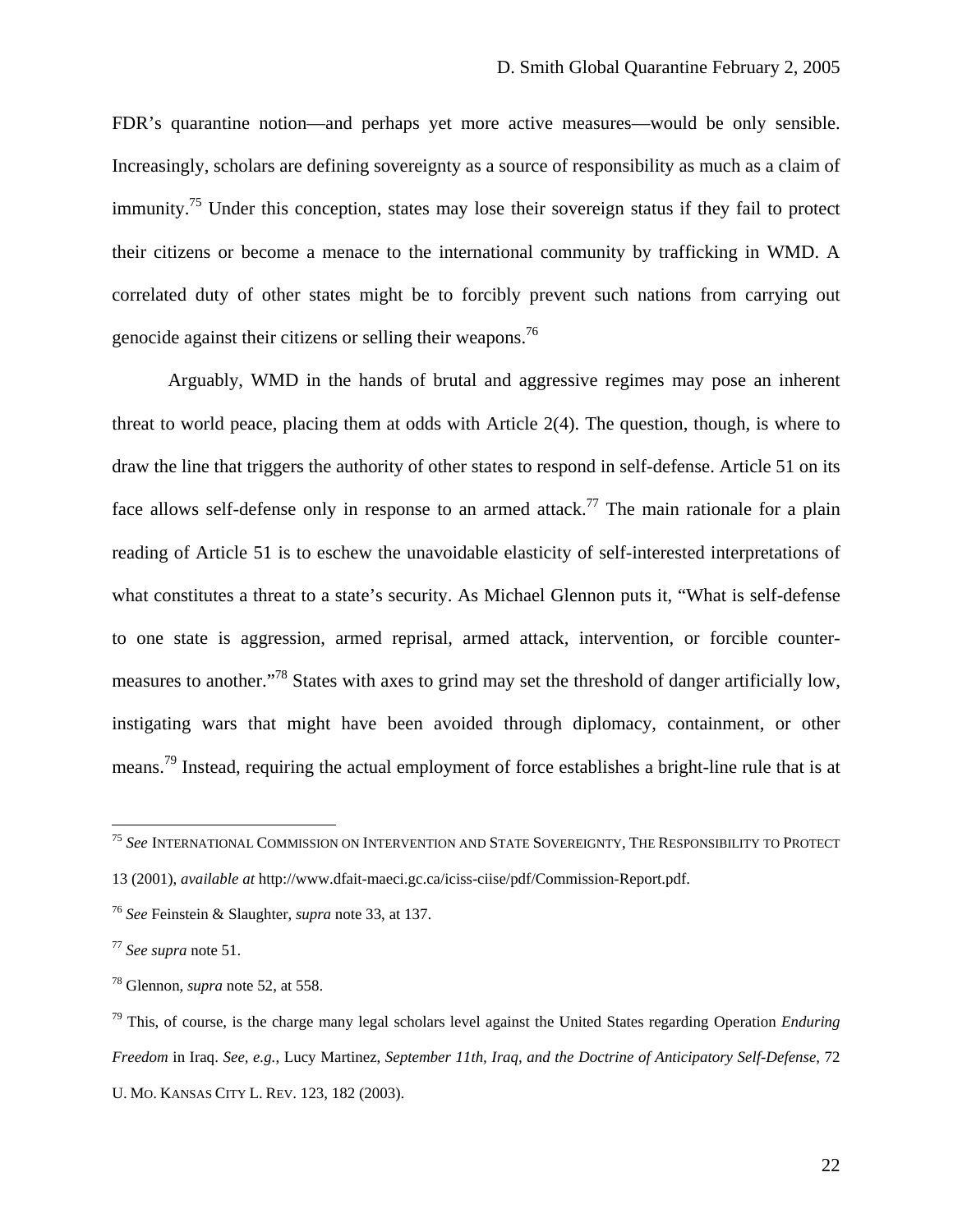least theoretically unambiguous. The trouble with this standard is that such a restrictive notion of self-defense is difficult to sustain in the modern day. According to one scholar, "The destructive nature of [WMD] requires that the point of unacceptable danger move further in time from the actual moment of aggressive use."<sup>80</sup> The United States cannot be expected to wait until an attack like September 11th occurs before acting against a terrorist organization like Al Qaeda. In such circumstances, deterrence is untenable and there is little chance of reaching settlement or providing an adequate defense.

To provide flexibility to Article 51's bright-line rule, the U.N. High-level Panel invoked customary law to identify a state's right to defend itself against imminent threats.<sup>81</sup> Based upon former U.S. Secretary of State Daniel Webster's principles articulated in the famous Caroline Case, states can respond with proportionate force to a threat that leaves no choice of means and not a "moment for deliberation."<sup>82</sup> Again, the problem is that even the standard of imminent threat may be inadequate in responding to WMD proliferation.<sup>83</sup> The Caroline principles are still highly restrictive, and it is difficult to conceive of many real-world scenarios that would meet

<span id="page-22-0"></span><sup>80</sup> Roberts, *supra* note 26, at 538.

<span id="page-22-1"></span><sup>81</sup> UNITED NATIONS, A MORE SECURE WORLD, *supra* note 12, at 63 ("[A] threatened State, according to long established international law, can take military action as long as the threatened attack is *imminent*, no other means would deflect it and the action is proportionate.") (emphasis in original). *See also* DEREK W. BOWETT, SELF-DEFENCE IN INTERNATIONAL LAW 185 (1958); Richard G. Maxon, *Nature's Eldest Law: A Survey of a Nation's Right to Act in Self-Defense*, PARAMETERS, Autumn 1995, at 55.

<span id="page-22-2"></span><sup>&</sup>lt;sup>82</sup> Letter from Daniel Webster to Lord Ashburton. Aug. 6, 1842, reprinted in John Bassett Moore, ed., 2 INT'L L. DIGEST 412 (1906), *available at http://www.danorr.com/webster/webster\_august6\_1842.html. For a discussion of* the case, see R.Y. Jennings, *The Caroline and McLeod Cases*, 32 AM. J. INT'L L. 82, 89 (1938).

<span id="page-22-3"></span><sup>83</sup> *See* W.T. Mallison, Jr., *Limited Naval Blockade or Quarantine-Interdiction: National and Collective Defense Claims Valid Under International Law*, 31 GEO. WASH L. REV. 335, 348 (1962).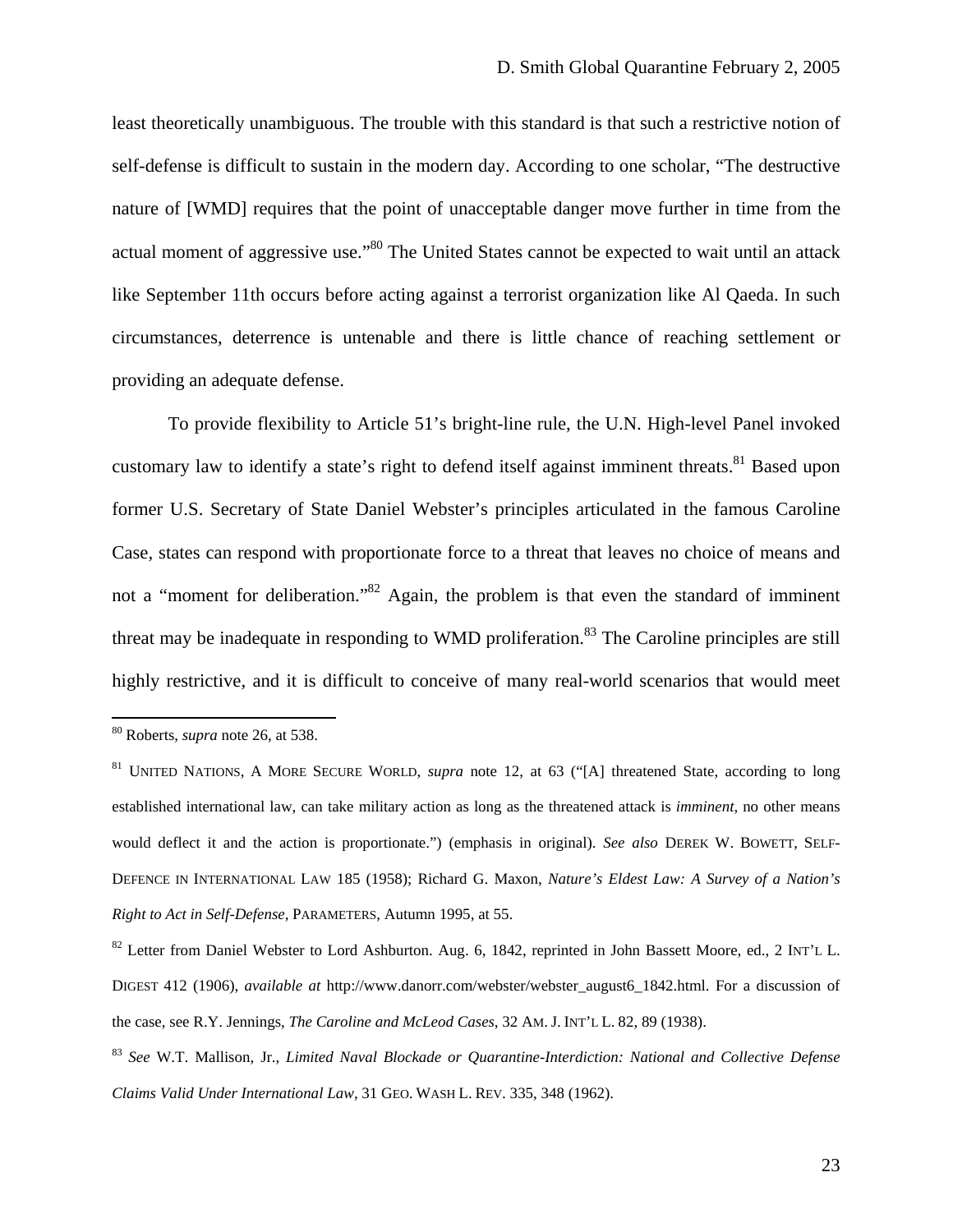their criteria. As Elaine Bunn points out, "the closer to the 'imminent use' end of the spectrum a situation falls, the easier preemption is to justify politically, but the harder it may be to be operationally decisive, because the adversary will likely have protected the intended targets of preemption . . . . "<sup>84</sup> A traditional standard of imminence still requires the United States to wait until the September 11th terrorists are about to board their planes, rather than go after the source of the threat. President George Bush articulated this concern in his 2003 State of the Union address: "Some have said we must not act until the threat is imminent. Since when have terrorists and tyrants announced their intentions, politely putting us on notice before they strike?"<sup>85</sup> At the same time, this does not mean that WMD possession is any more feasible of a standard than use or imminent use. As Section I illustrated, counterforce against states with WMD is extremely problematic, meaning that to be feasible the United States would probably have to attack a state as it was in the process of developing WMD, a remarkably expansive form of self-defense that is particularly liable to abuse and flawed intelligence assessments.<sup>[86](#page-23-2)</sup>

The High-level Panel acknowledged that "The problem arises where the threat in question is not imminent but still claimed to be real  $\ldots$ .  $^{87}$  In such cases, the Panel urged not the abandonment of Article 51, but recourse to Article 39 of the U.N. Charter. Since Article 39

<span id="page-23-0"></span><sup>84</sup> M. Elaine Bunn, *Preemptive Action: When, How, and to What Effect?*, STRATEGIC FORUM, July 2003, at 4. Moreover, the level of force required to destroy a terrorist threat may not always be strictly proportional.

<span id="page-23-1"></span> $85$  George W. Bush, State of the Union Address (Jan. 28, 2003), http://www.whitehouse.gov/news/releases/2003/01/20030128-19.html.

<span id="page-23-2"></span><sup>&</sup>lt;sup>86</sup> These two concerns constitute the most significant criticisms of expanding interdiction authority as well. For a further discussion of the intelligence challenges, see *infra* Part II.B.2. On the potential for abuse, see *infra* Conclusion.

<span id="page-23-3"></span><sup>87</sup> UNITED NATIONS, A MORE SECURE WORLD, *supra* note 12, at 63.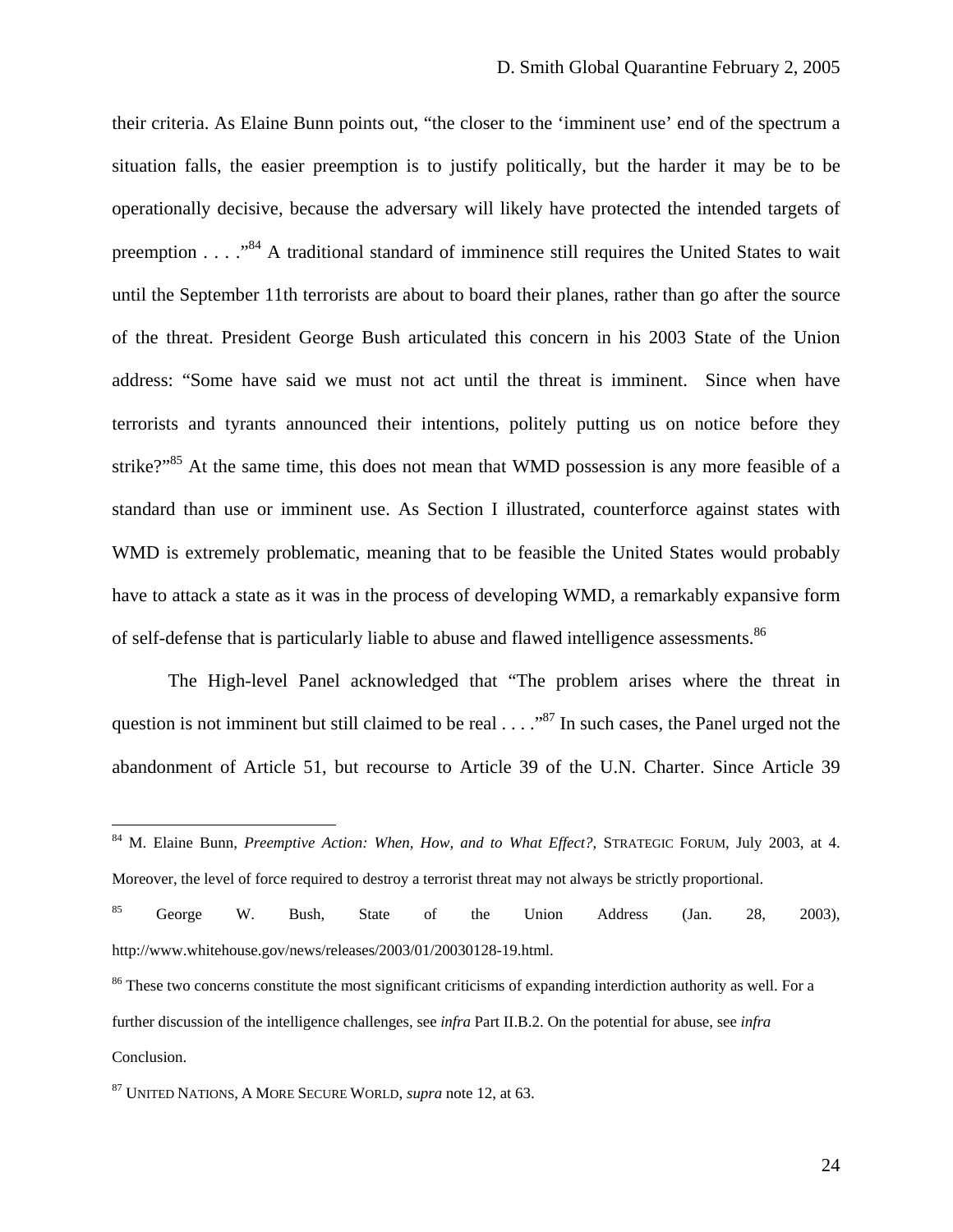empowers the Security Council to recommend military measures in response to "any threat to the peace, breach of the peace, or act of aggression,"[88](#page-24-0) a state that cannot legally pursue independent action under Article 51 can always turn to the Security Council for authorization, even for a preventive military operation.<sup>89</sup> The dilemma with this alternative, as the world is well aware from the wrangling at the Security Council in the months prior to the 2003 U.S. invasion of Iraq, is the potential for Council stalemate or a veto in an authorization vote. According to the Panel, if the Security Council elects to withhold its consent for a preventive action, "there will be, by definition, time to pursue other strategies, including persuasion, negotiation, deterrence and containment—and to visit again the military option.["90](#page-24-2) While this reasoning might be convincing in considering whether to attack and disarm a state that is gradually developing a WMD arsenal, in which case there might be time to make a subsequent request to the Security Council down the road, with interdiction missions there may be no second chance; once the weapons go they are gone.

Article 39 alone, then, is insufficient to deal with fleeting windows of opportunity of the kind associated with interdiction. Without a more robust and streamlined process, rather than risk delay and dissension at the Security Council, the United States would probably act on its own (or with other PSI participants), claiming a rationale of self-defense.<sup>91</sup> To prevent this outcome, the United Nations should provide an avenue for multilateral interdiction efforts, adopting a brightline rule against the transfer of WMD. Such a reform is in accord with the U.N. Charter because the proliferation of WMD is not defensive; rather, it is a form of aggression against world order

<span id="page-24-0"></span><sup>88</sup> U.N. CHARTER, *supra* note 51, art. 39.

<span id="page-24-1"></span><sup>89</sup> UNITED NATIONS, A MORE SECURE WORLD, *supra* note 12, at 62.

<span id="page-24-2"></span><sup>90</sup> *Id*. at 63.

<span id="page-24-3"></span><sup>91</sup> *See infra* Part II.B.3.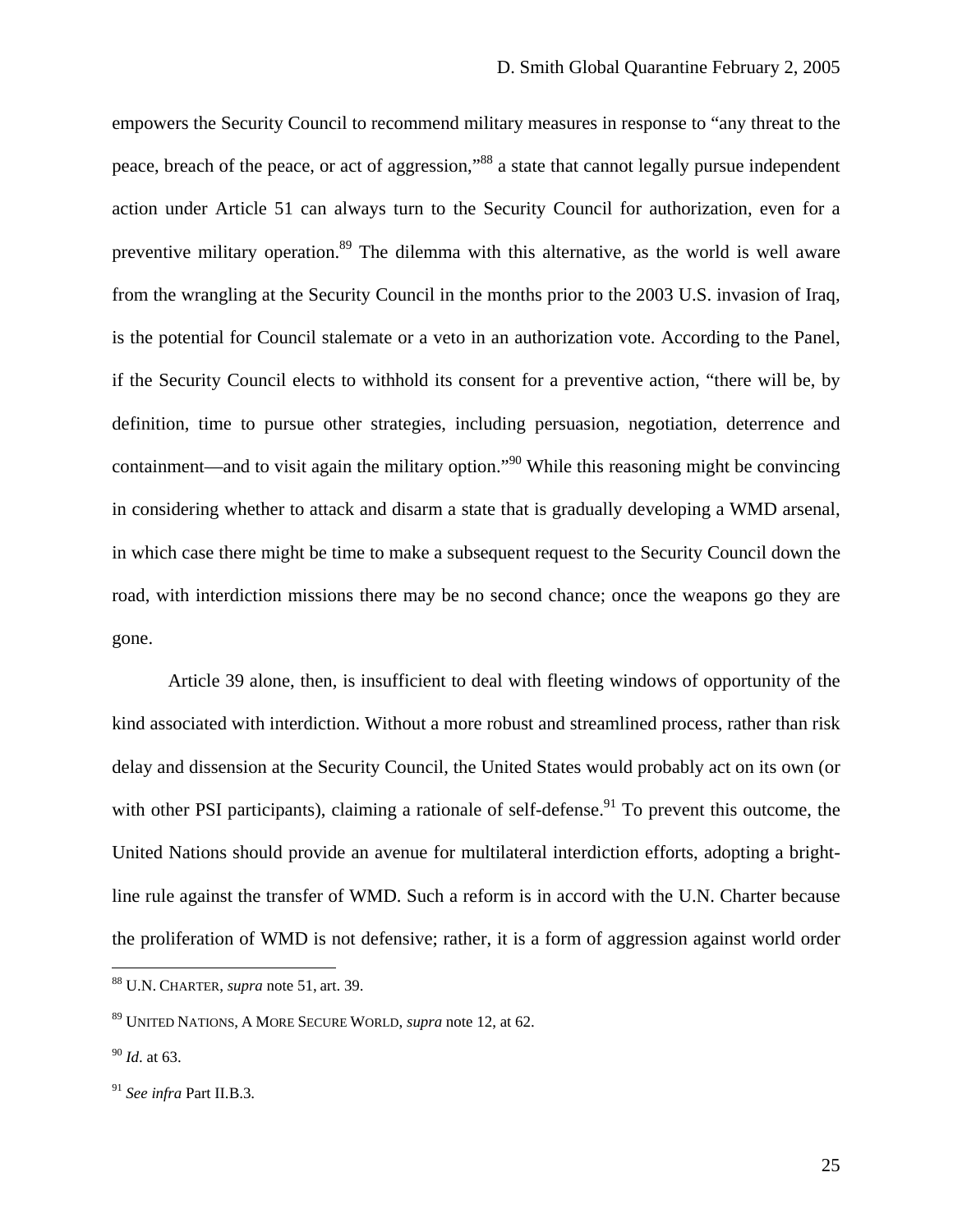<span id="page-25-0"></span>that merits a limited form of protection in the same vein. When a state elects not merely to build but to transfer WMD, placing other states in danger, it sacrifices the sovereignty its ships and planes would traditionally enjoy in international waters and airspace. In a sense, even though there may not be a traditional state of belligerency, the United Nations should treat WMD as international contraband, permitting search and seizure when there is reasonable suspicion of their presence.<sup>92</sup> To be sure, the potential for an abuse of interdiction power will remain, even when carried out multilaterally. Establishing a global quarantine in principle will not eliminate the problems of proof surrounding authorization of interdiction operations in practice, but it is a step in the right direction. The next Section will attempt to map out a potential path for those steps to take.

### B. *Building Blocks of a Global Quarantine*

An effective global quarantine system will require an integrated framework of initiatives, supplying both the legal foundation to establish a global norm against WMD proliferation and the needed capabilities to carry out interdiction missions. There are doubtless numerous combinations of means to achieve this end, but this Section will focus on those I believe are most promising: first, the International Maritime Organization (IMO) can articulate general principles forbidding the transfer of WMD on the high seas; second, the U.N. Security Council can pass a resolution binding the international community to these rules, thereby extending Resolution 1540; finally, the PSI can enforce these provisions, acquiring a U.N. mandate as needed. These three proposals are not mutually exclusive, since the PSI can always act independently as a last resort, but they would ideally operate complementarily.

#### 1. *International Maritime Organization*

<span id="page-25-1"></span><sup>92</sup> *See* Ruth Wedgwood, *Self-Defense, Pirates, and Contraband*, WALL ST. J., May 29, 2003, at A22.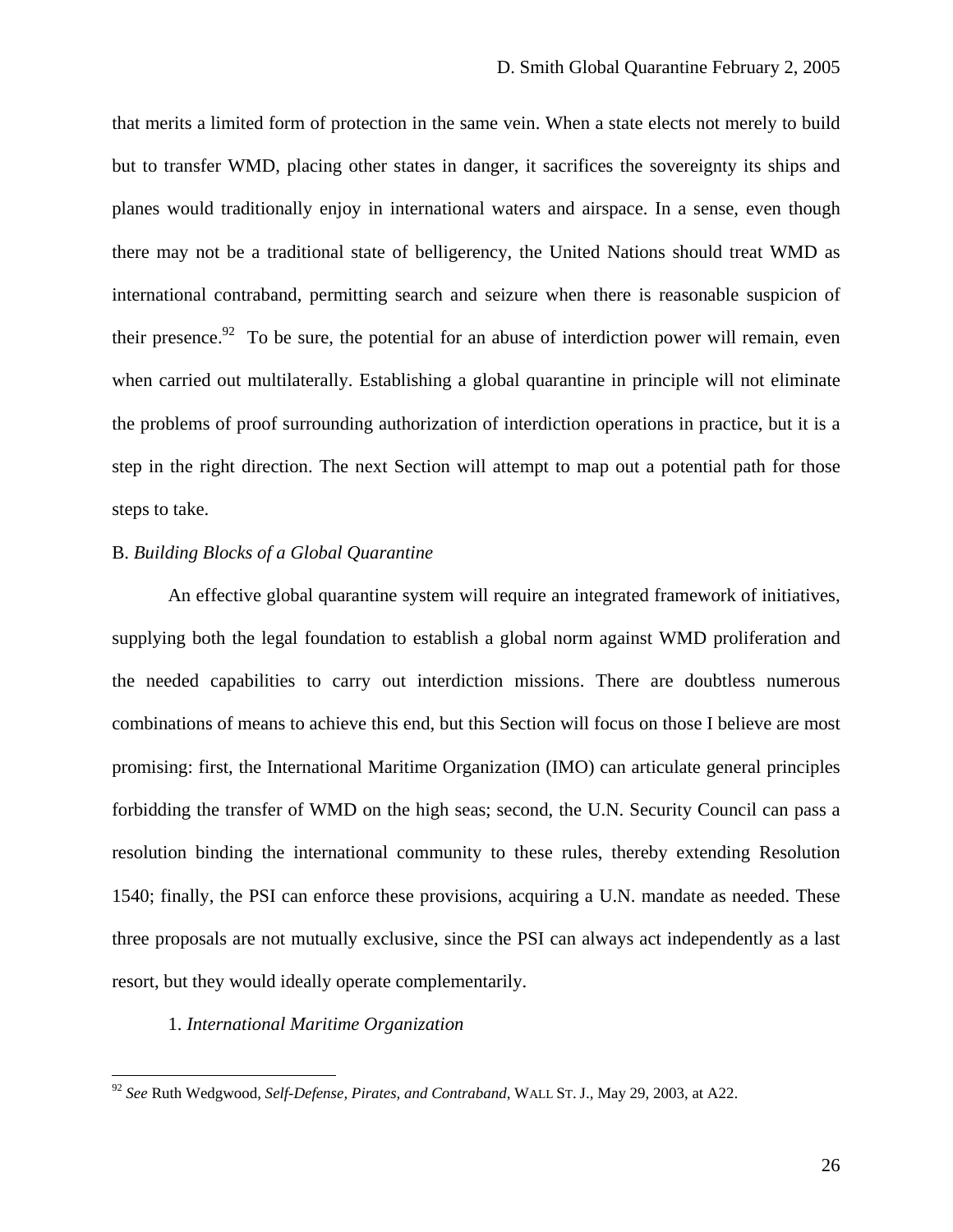The London-based IMO, established in 1948 to promote maritime safety, has adopted about forty conventions and protocols since its inception.<sup>93</sup> At a December 2002 Conference on Maritime Security, IMO members approved a number of amendments to the 1974 Safety at Sea Convention<sup>94</sup> (SOLAS), establishing a comprehensive new security regime for international shipping that entered into force in July  $2004$ .<sup>95</sup> The centerpiece of these changes is the International Ship and Port Security Code (ISPS Code), requiring all vessels and port facilities to develop security plans in order to reduce their vulnerability to terrorism.<sup>96</sup> Initial reports indicate that by August 2004 nearly 90% of the over 9,000 declared port facilities had approved security plans.<sup>97</sup> The ISPS Code also requires a number of tracking, monitoring, and security alert systems that should be useful in WMD interdiction missions.<sup>98</sup>

Perhaps more relevant to a quarantine regime is the IMO's 1988 Convention for the Suppression of Unlawful Acts Against the Safety of Maritime Navigation<sup>99</sup> (SUA). Originally drafted to ensure the extradition and prosecution of persons who attacked or attempted to seize ships at sea, the IMO's Legal Committee began reviewing the SUA Convention in the wake of

- <span id="page-26-4"></span><sup>97</sup> Press Release, International Maritime Organization, Security Compliance Shows Continued Improvement (Aug. 6, 2004 ), *at* http://www.imo.org/Newsroom/mainframe.asp?topic\_id=892&doc\_id=3760.
- <span id="page-26-5"></span>98 PERSBO & DAVIS, *supra* note 477, at 71.

<span id="page-26-0"></span><sup>93</sup> PERSBO & DAVIS, *supra* note 47, at 70.

<span id="page-26-1"></span><sup>&</sup>lt;sup>94</sup> International Convention for the Safety of Life at Sea, Nov. 1, 1974, 1184 U.N.T.S. 276 (entered into force May 25, 1980).

<span id="page-26-2"></span><sup>&</sup>lt;sup>95</sup> Press Release, International Maritime Organization, IMO Adopts Comprehensive Maritime Security Measures (Dec. 17, 2002), *at* http://www.imo.org/Newsroom/mainframe.asp?topic\_id=583&doc\_id=2689.

<span id="page-26-3"></span><sup>96</sup> *Id*.

<span id="page-26-6"></span><sup>&</sup>lt;sup>99</sup> Convention for the Suppression of Unlawful Acts Against the Safety of Maritime Navigation, Mar. 10, 1988, 1678 U.N.T.S. 222 (entered into force Mar. 1, 1992).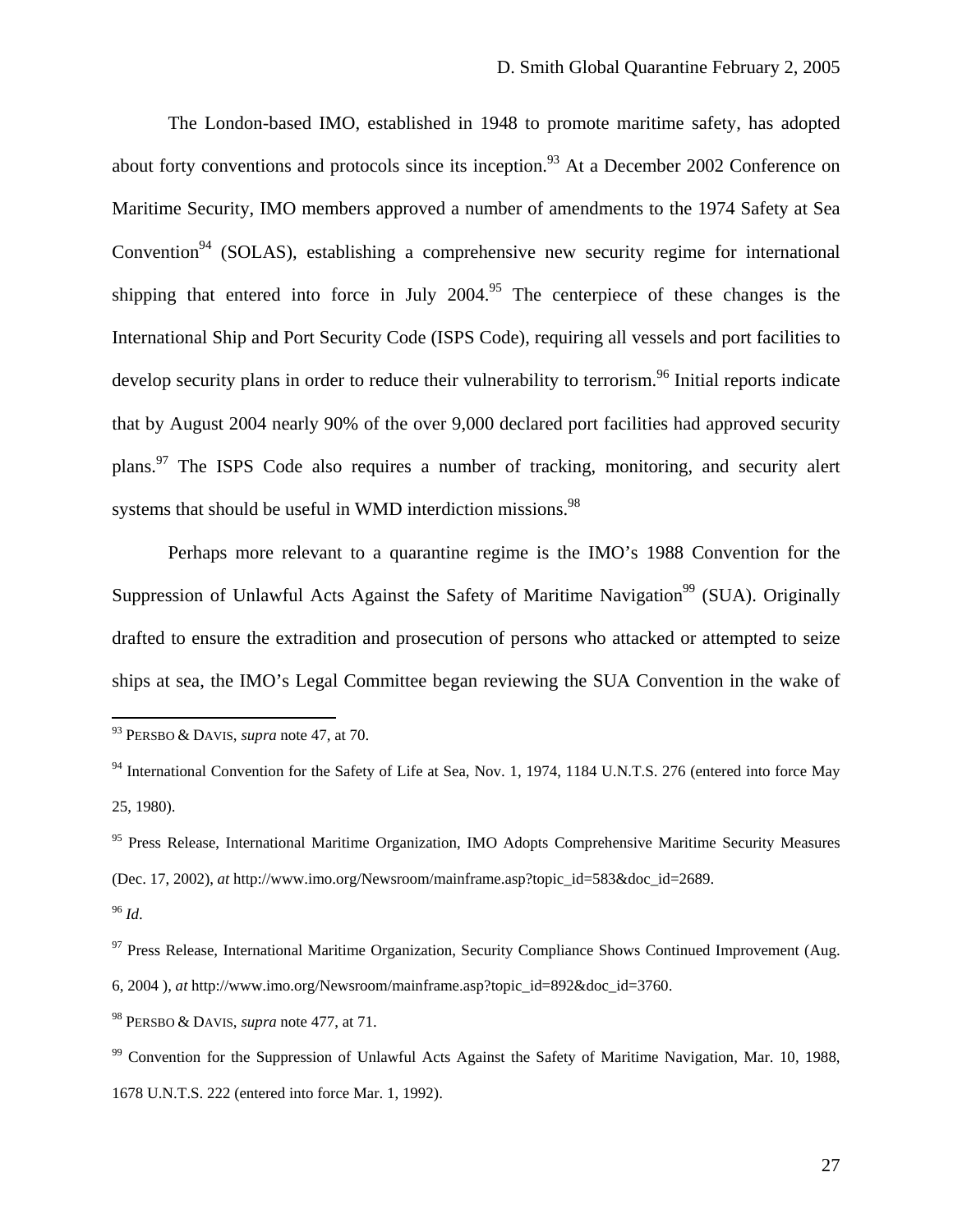September 11th to consider amendments that would broaden the range of covered offenses to include acts of terrorism and introduce provisions for boarding vessels suspected of being involved in terrorist activities.[100](#page-27-0) Specifically, the United States proposed including boarding provisions that would streamline the process of gaining consent from flag states to inspect their vessels, similar to those included in its agreements with Liberia, Panama and the Marshall Islands.<sup>101</sup> At its October 2002 meeting, the Legal Committee also discussed seven proposed criminal offenses, two of which concerned the use of a ship to transport  $WMD$ .<sup>102</sup>

The Legal Committee's response to the American proposals has been mixed. At a meeting in April 2004, the Committee "[R]ecognized that the inclusion of boarding provisions implied a substantial inroad into the fundamental principles of freedom of navigation on the high seas and the exclusive jurisdiction of flag States over their vessels."<sup>103</sup> The moment of truth regarding the proposed SUA revisions will come in October 2005, when the IMO holds a diplomatic conference to adopt the amendments.<sup>104</sup> Ideally, there will be a clear pronouncement condemning the transport of WMD for any reason, complementing similar resolutions at the U.N. Security Council. The IMO should also take a firm stance against the abuse of flag state

<span id="page-27-0"></span><sup>100</sup> PERSBO & DAVIS, *supra* note 477, at 72.

<span id="page-27-1"></span><sup>101</sup> Mark T. Alper & Charles A. Allen, *The PSI: Taking Action Against WMD Proliferation*, THE MONITOR, Spring 2004, at 5. *See supra* note 466.

<span id="page-27-2"></span><sup>102</sup> PERSBO & DAVIS, *supra* note 477, at 72.

<span id="page-27-3"></span><sup>103</sup> Press Release, Legal Committee, International Maritime Organization (Apr. 19-23, 2004), *at* http://www.imo.org/Newsroom/mainframe.asp?topic\_id=280&doc\_id=3352.

<span id="page-27-4"></span><sup>&</sup>lt;sup>104</sup> Press Release, International Maritime Organization, Amendments to Suppression of Unlawful Acts (SUA) Treaties Set for Adoption in October 2005, *at* http://www.imo.org/Newsroom/mainframe.asp?topic\_id=848&doc\_id=4416.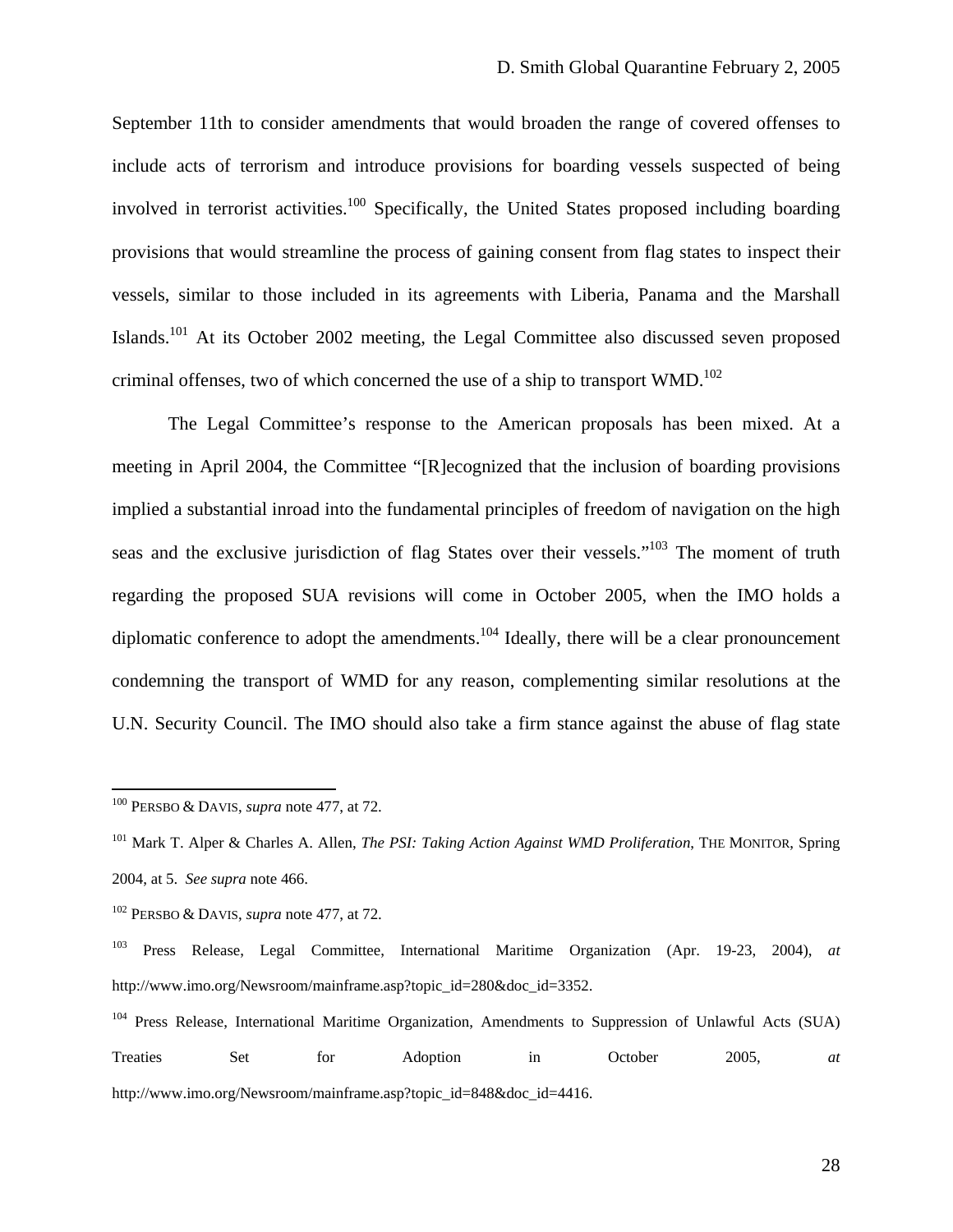<span id="page-28-0"></span>privileges, developing rules that hold flag states and shippers responsible if their cargo contains WMD.<sup>105</sup> These provisions will then form the normative substructure for building a global quarantine regime.

# 2. *U.N. Security Council*

In April 2004, the U.N. Security Council unanimously passed Resolution 1540, its strongest proclamation against the proliferation of WMD to date.<sup>106</sup> Acting under Chapter VII of the U.N. Charter, Resolution 1540 mandates that "all States shall refrain from providing any form of support to non-State actors that attempt to develop, acquire, manufacture, possess, transport, transfer or use nuclear, chemical or biological weapons and their means of delivery."<sup>107</sup> It also requires all states to "adopt and enforce appropriate effective laws" to prevent assisting non-state actors and to "establish domestic controls to prevent the proliferation of [WMD]."<sup>108</sup> A special committee of the Security Council is responsible for monitoring the resolution's implementation based on reports from member states, the first of which were due in October 2004.[109](#page-28-5) On the positive side, Resolution 1540 is a step forward because "it makes strong national controls and enforcement a requirement rather than an option."<sup>110</sup> At the very least, it reaffirms the universal appreciation of the threat posed by WMD, and forces states to examine their own nonproliferation laws and practices. The United States should work together

 $\overline{a}$ 

<span id="page-28-1"></span><sup>105</sup> PERSBO & DAVIS, *supra* note 477, at 90.

<span id="page-28-2"></span><sup>&</sup>lt;sup>106</sup> SC Res. 1540, UN Doc. S/RES/1540 (2004).

<span id="page-28-3"></span><sup>107</sup> *Id*., para 1.

<span id="page-28-4"></span><sup>108</sup> *Id*., para 2, 3.

<span id="page-28-5"></span><sup>109</sup> *Id*., para 4.

<span id="page-28-6"></span><sup>110</sup> Andrew Semmel, Remarks at Conference on Global Nonproliferation and Counterterrorism: United Nations Security Council Resolution 1540 (Oct. 12, 2004), *at* http://www.state.gov/t/np/rls/rm/37145.htm.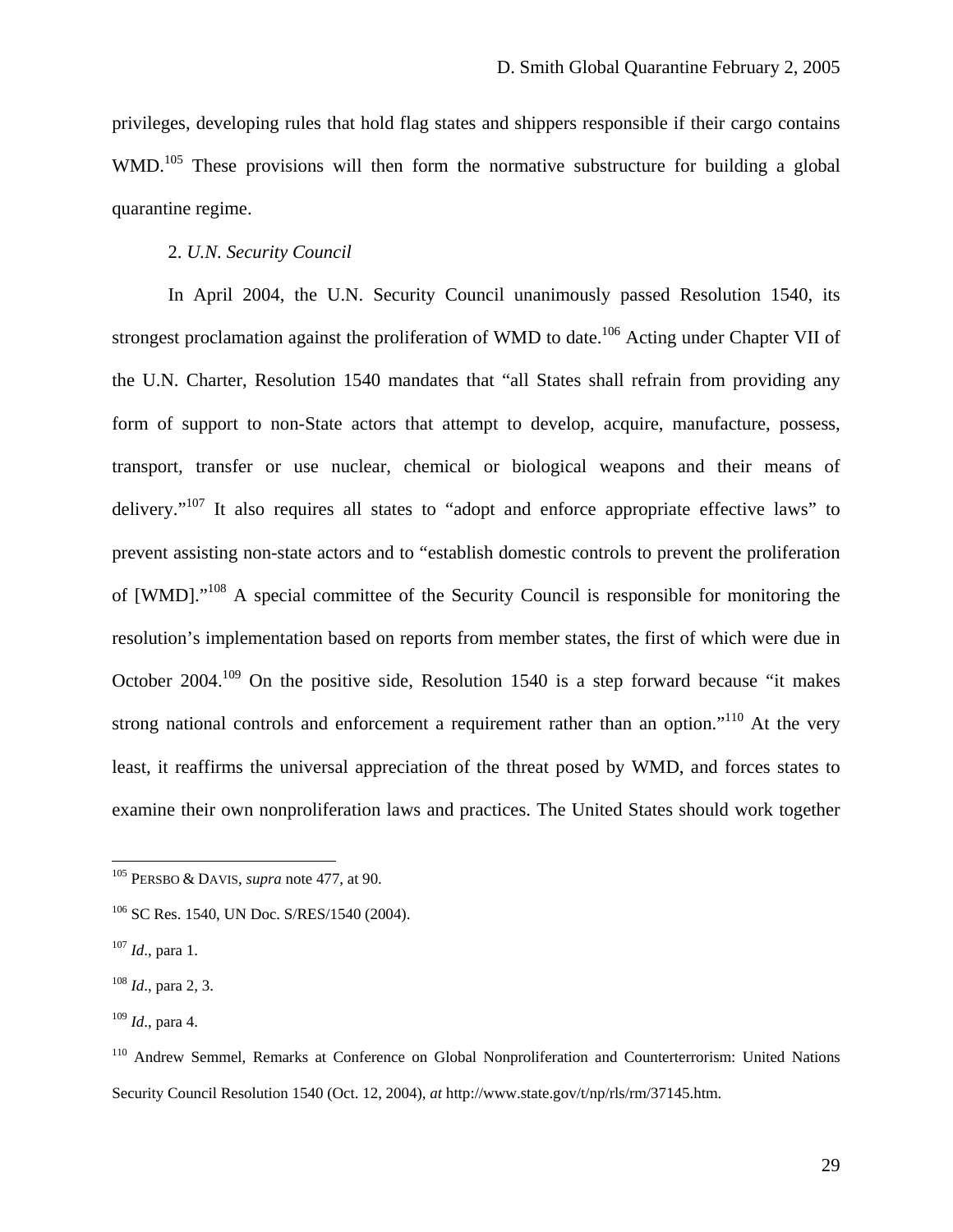with its fellow members on the implementation committee to seriously examine the reports submitted and offer model legislation to states that fall short of compliance.<sup>111</sup>

At the same time, Resolution 1540 only addresses part of the WMD threat and, despite its reporting requirements, lacks any meaningful provisions for enforcing its mandates. By far the most glaring limitation is the specific restriction of several portions of the document to non-state actors. It may be true that non-state actors represent the most serious WMD threat, but this restriction clashes with Resolution 1540's unqualified opening statement that proliferation constitutes a threat to international peace and security.<sup>112</sup> Even if a WMD transfer takes place between states, it represents proliferation and is a threat to international security. Every sale, every shipment, leads to a greater supply of WMD materials and further opportunities for diversion onto the black-market. A follow-on resolution should thus expand the scope of Resolution 1540 to apply to all transfers of WMD, regardless of the status of the proliferation recipient. It should also explicitly declare that no transportation method of WMD materials will receive sovereign protection, being an affirmative danger to the security of all states.

Resolution 1540 is also very conservative in its enforcement procedures, merely calling upon all states, "in accordance with their national legal authorities and legislation and consistent with international law, to take cooperative action to prevent illicit trafficking in  $[WMD]$ ."<sup>113</sup> Given that current international law does not allow for any form of nonconsensual interdiction on the high seas, willing WMD traffickers can still flaunt nonproliferation norms, notwithstanding what their national legal authorities say on the books. As mentioned in Part II.A, it is always

 $\overline{a}$ 

<span id="page-29-0"></span><sup>111</sup> *See* UNITED NATIONS, A MORE SECURE WORLD, *supra* note 122, at 45.

<span id="page-29-1"></span> $112$  SC Res. 1540, preamble.

<span id="page-29-2"></span><sup>113</sup> *Id*., para 10.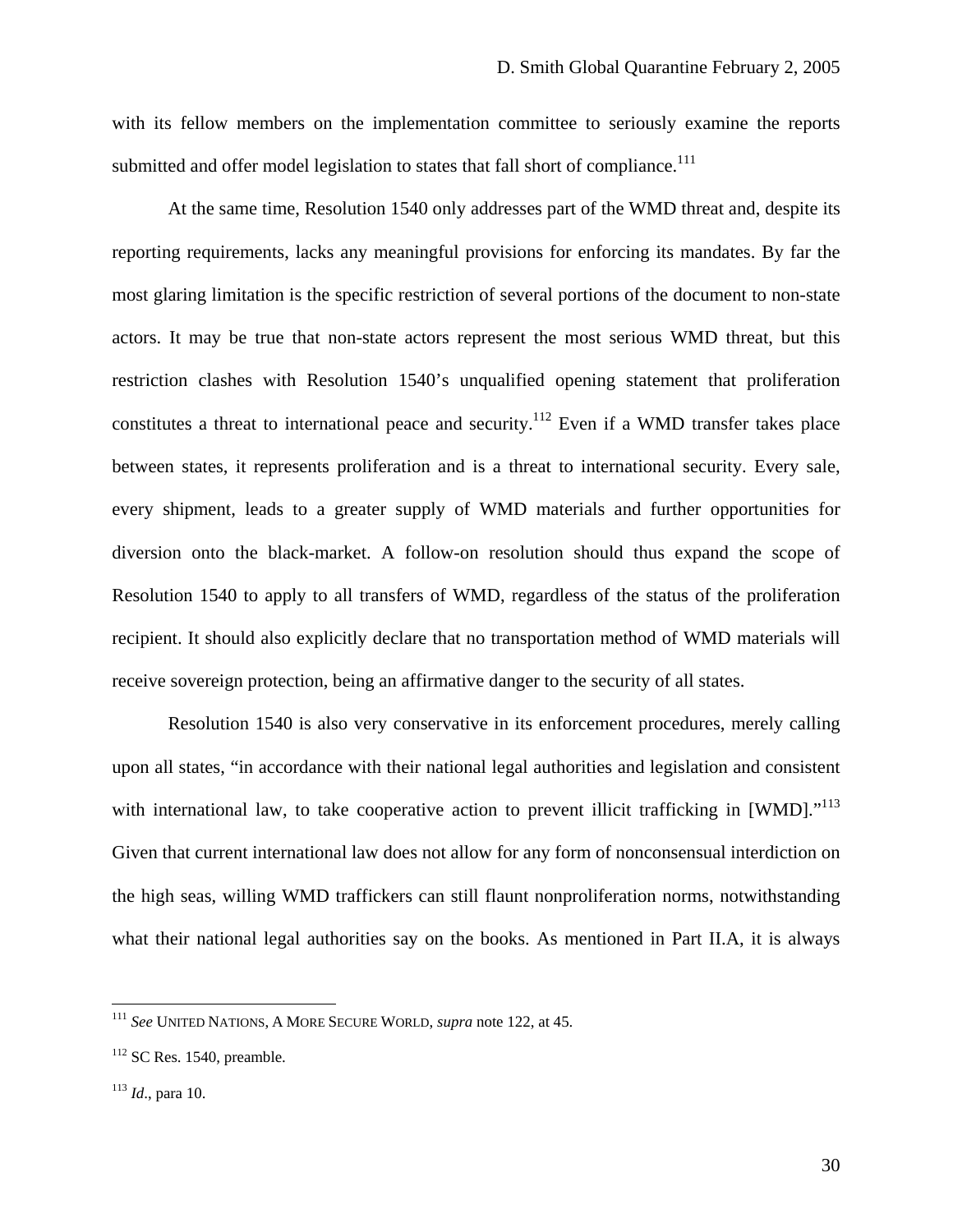possible that the Security Council could authorize a one-time interdiction mission under Article 39.<sup>114</sup> Without the institutional and legal framework to support such a claim, however, this seems highly unlikely. Alternatively, the United States, perhaps with the assistance of its PSI partners, could take enforcement matters into its own hands, along the lines of NATO's military action in Kosovo in 1998.<sup>115</sup> The Kosovo operation may have been successful and thus received tacit assent, but it is far from a favorable precedent for strengthening the role of the Security Council in international affairs.

To ensure its continued relevance in nonproliferation matters, the Security Council should embrace Resolution 1540's implementation committee, institutionalizing it and seeking to integrate it with the growing PSI framework. As proposed by several observers, the Security Council could establish an "interdiction committee" empowered to decide cases on short notice.<sup>116</sup> In effect, an interdiction committee could serve to expedite Article 39 claims. Since the intelligence supporting interdiction is often of an extremely sensitive and fleeting nature, such a committee would be ideally suited to serve the dual needs of secrecy and speed. Correspondingly, the United States and other PSI members would be more likely to take their claims to the United Nations if such an institution was in existence, particularly if it was supported by an extended Resolution 1540 and new reforms under the SUA Convention.

No matter what system interdiction takes place under, there will always be concerns over the quality of intelligence and the consequences of boardings that uncover nothing. China in particular has expressed great skepticism of the PSI partly because of the false alarm in the 1993

<span id="page-30-0"></span><sup>114</sup> *See supra* note 88.

<span id="page-30-1"></span><sup>115</sup> *See* PERSBO & DAVIS, *supra* note 477, at 75-76.

<span id="page-30-2"></span><sup>116</sup> *Id*., at 91; Andrew Prosser, The Proliferation Security Initiative in Perspective (June 16, 2004) (unpublished manuscript), *at* http://www.cdi.org/pdfs/psi.pdf.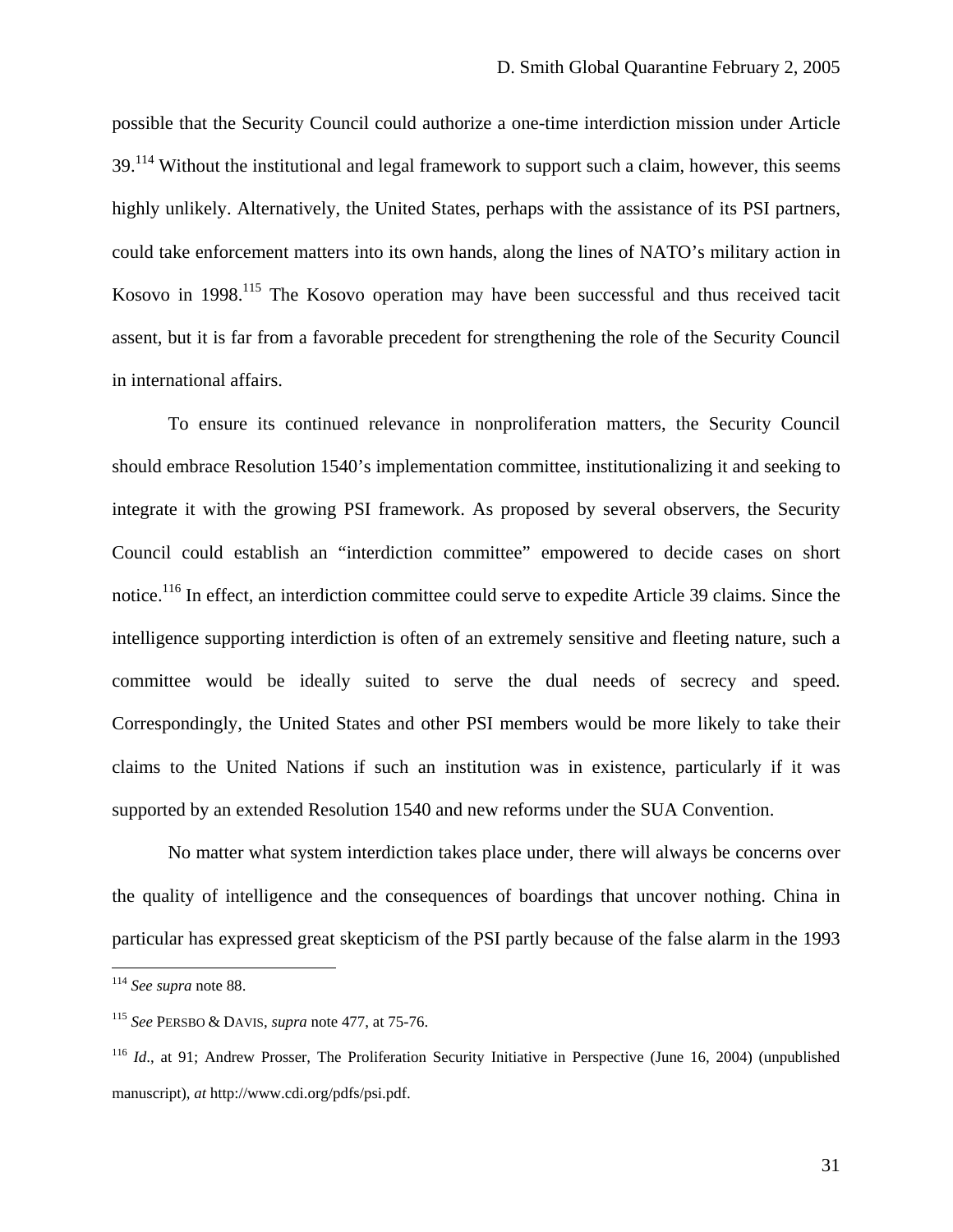<span id="page-31-0"></span>interdiction of the Chinese vessel *Yinhe*, which U.S. intelligence services suspected of carrying chemical weapons precursors to  $\text{Iran.}^{117}$  Unfortunately, beyond pooling intelligence resources and establishing a reviewing body at the Security Council, there is no sure-fire way to avoid mistakes. One possible compromise, listed in the section of UNCLOS that deals with exceptions to the flag state exclusivity rule, is to compensate the boarded ship "for any loss or damage that may have been sustained" if suspicions prove unfounded.<sup>118</sup> Such a policy essentially transforms a form of property rule protection for ships suspected of transporting WMD into a liability regime, with a basis for accountability both before and after the interdiction mission.<sup>119</sup> Setting monetary compensation for a violation of sovereignty is surely not a simple task, but the alternative of never allowing searches regardless of the level of suspicion is untenable.

# 3. *Proliferation Security Initiative*

1

Neither the IMO nor the U.N. has independent enforcement mechanisms, so the ideal entity to serve this function, preferably in conjunction with a Security Council interdiction committee, is the PSI. An integrative approach would bestow much needed legitimacy on U.S. led actions and would also provide potentially essential multinational cooperation in tasks such as freezing assets of WMD traffickers and providing access to air space and foreign bases.<sup>120</sup> Especially if the Security Council integrates the SUA Convention amendments into an expanded

<span id="page-31-1"></span><sup>117</sup> *See* Ye Ru'an & Zhao Qinghai, *The PSI: Chinese Thinking and Concern*, THE MONITOR, Spring 2004, at 24; Patrick E. Tyler, *No Chemical Arms Aboard China Ship*, N.Y. TIMES, Sept. 6, 1993, at 4.

<span id="page-31-2"></span><sup>118</sup> UNCLOS, *supra* note 400, art. 110(3); *see also* CHURCHILL & LOWE, *supra* note 72, at 210.

<span id="page-31-3"></span><sup>119</sup> *See* Allen Buchanan & Robert O. Keohane, *The Preventive Use of Force: A Cosmopolitan Institutional Proposal*, ETHICS & INT'L AFF., Winter 2004, at 1.

<span id="page-31-4"></span><sup>120</sup> *See* Michael Byers, *Preemptive Self-defense: Hegemony, Equality and Strategies of Legal Change*, J. POL. PHIL., June 2003, at 171, 174.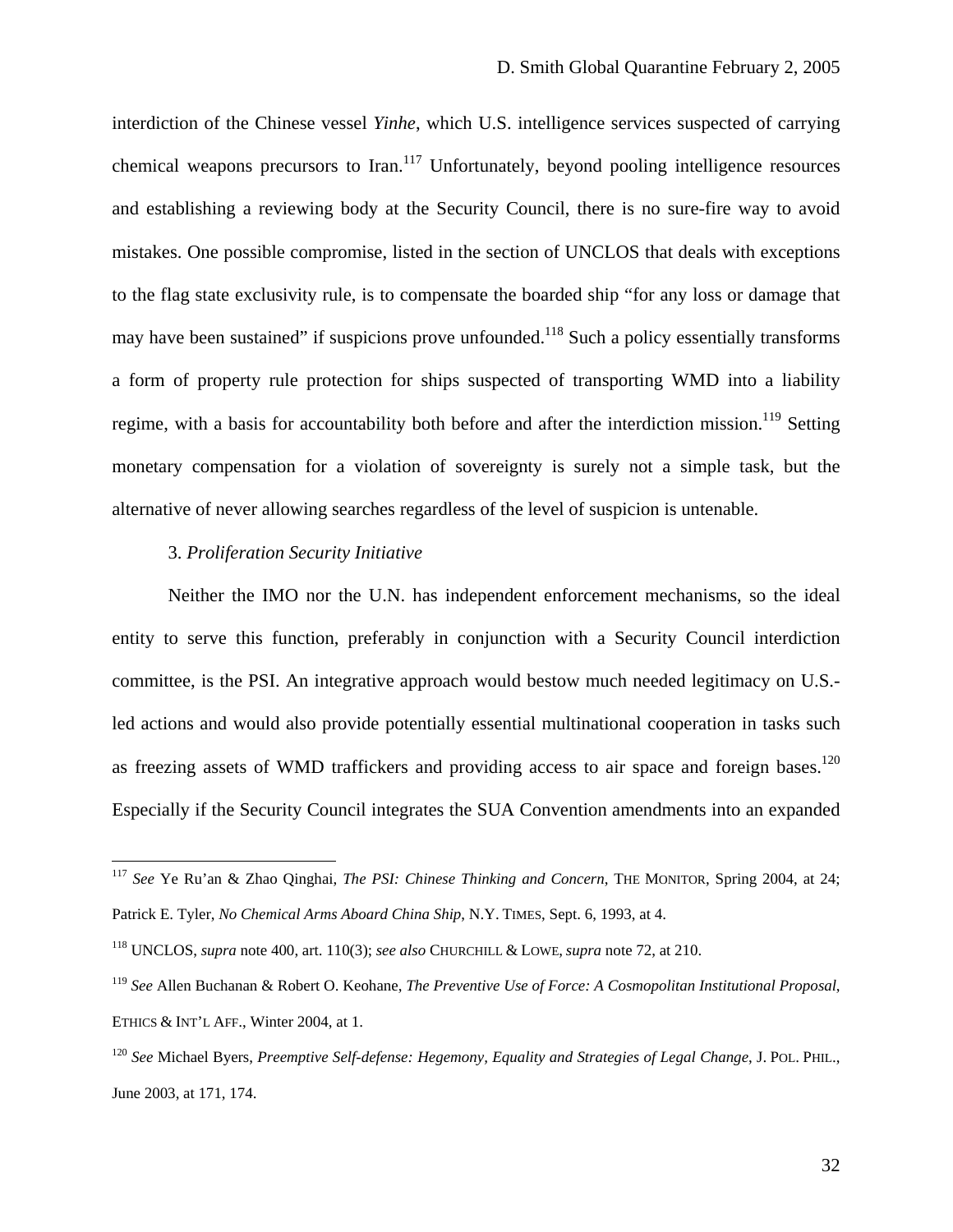version of Resolution 1540, the PSI would enjoy new legal authorities to act upon as opposed to the current limitations imposed by UNCLOS. As mentioned in Part I.E, existing legal authorities based upon a system of consent are only a partial answer to WMD proliferation and may not reach the most likely abusers of the system. Although the PSI's gradual accumulation of bilateral boarding agreements may at some point form the basis for a universal right of interdiction based on customary law, this is unlikely for the foreseeable future.<sup>121</sup> Thus, the United States must either attempt to assert a broader right of interdiction under the doctrine of self-defense, which it has thus far been reluctant to do, or it must seek authority through international institutions, as outlined in this section.

It may be that the United States has to "go it alone" in the event that the Security Council does not authorize an interdiction mission that U.S. leaders believe is vital to national security. Even the U.N. High-level Panel acknowledged that the Security Council "may well need to be prepared to be much more proactive on [threats to international peace and security,] taking more decisive action earlier, than it has been in the past."<sup>122</sup> If the Security Council fails to act or is stymied by a stubborn dissenting veto, the United States will have to seek alternative authority. One option is to turn to regional organizations, perhaps built on the PSI framework, and invoke Article 52(1) of the U.N. Charter: "Nothing in the present Charter precludes the existence of regional arrangements or agencies for dealing with such matters relating to the maintenance of international peace and security as are appropriate for regional action  $\dots$ <sup>123</sup> During the Cuban Missile Crisis of 1962, for example, the United States legitimized its maritime quarantine based

<span id="page-32-0"></span><sup>121</sup> *See* Byers, *Policing the High Seas*, *supra* note 411, at 532-540.

<span id="page-32-1"></span><sup>122</sup> UNITED NATIONS, A MORE SECURE WORLD, *supra* note 122, at 64.

<span id="page-32-2"></span><sup>123</sup> U.N. CHARTER, *supra* note 511, art. 52(1).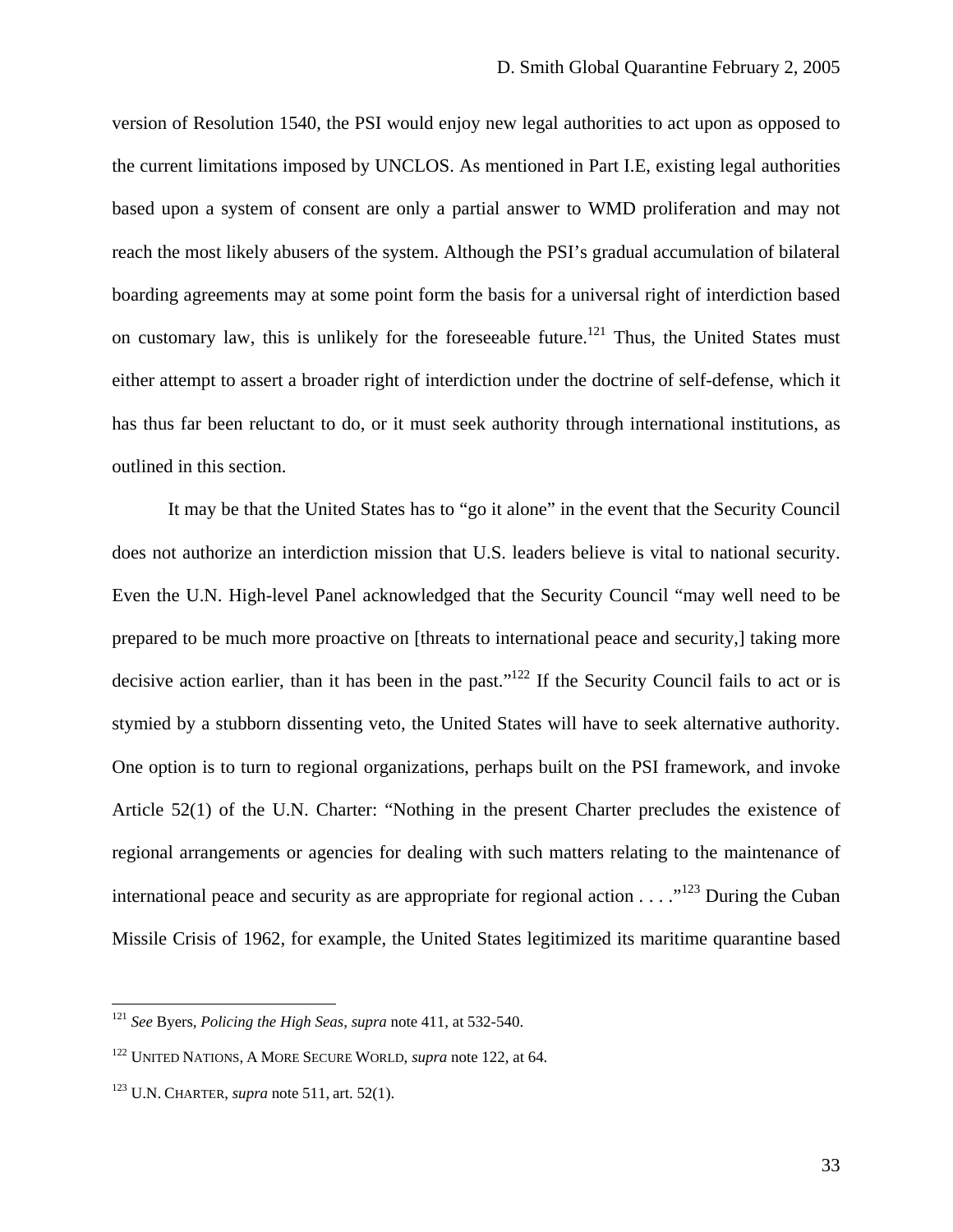on the provisions of the Rio Treaty of the Organization of American States, which sanctioned assistance to meet threats of aggression in the region.<sup>124</sup> Although some legal scholars were deeply critical of this justification,<sup>125</sup> a similar strategy could serve to impose an inspection zone in a troubled region, perhaps if intelligence indicated that North Korea was engaging in widespread sales of WMD materials. As Ruth Wedgwood wryly observed, "If a maritime quarantine against offensive weapons was legal enough for John Kennedy, some might say, it should be legal enough for Ari Fleischer."<sup>[126](#page-33-2)</sup>

If even regional cooperation is not forthcoming, the United States would either assert a revised conception of self-defense or ultimately rely on what Michael Byers termed "exceptional illegality," wherein a state simply chooses to violate the law rather than seek to modify it.<sup>127</sup> Considering the politically sensitive nature of interdiction operations, and the need for international cooperation in such missions, it is crucial that the United States do everything it can to avoid this situation and maximize the possibility that action can be taken through the Security Council.<sup>128</sup> A sensible starting point is to ensure that all interdiction decisions are based upon sound criteria. Numerous authors have put forward factors for consideration, $129$  but the Highlevel Panel has produced a list that is the most relevant in this context, including (1) the

<span id="page-33-0"></span><sup>124</sup> *See* Leonard C. Meeker, *Defense Quarantine and the Law*, 57 AM. J. INT'L L. 515, 516 (1963).

<span id="page-33-1"></span><sup>125</sup> *See* C. JOHN COLOMBOS, THE INTERNATIONAL LAW OF THE SEA 470 (6th ed. 1967); THOMAS M. FRANCK, RECOURSE TO FORCE: STATE ACTION AGAINST THREATS AND ARMED ATTACKS 107 (2002).

<span id="page-33-2"></span><sup>126</sup> Wedgwood, *A Pirate is a Pirate*, *supra* note 6, at A12.

<span id="page-33-3"></span><sup>127</sup> *See* Byers, *Policing the High Seas*, *supra* note 411, at 543.

<span id="page-33-4"></span><sup>128</sup> Gareth Evans, *When is it Right to Fight?*, SURVIVAL, Autumn 2004, at 59, 78.

<span id="page-33-5"></span><sup>129</sup> *See*, *e.g.*, *Id*., at 75; Mallison, *supra* note 83, at 358; Roberts, *supra* note 266, at 519-525; Terrence Taylor, *The End of Imminence?* WASH. Q., Autumn 2004, at 57, 68.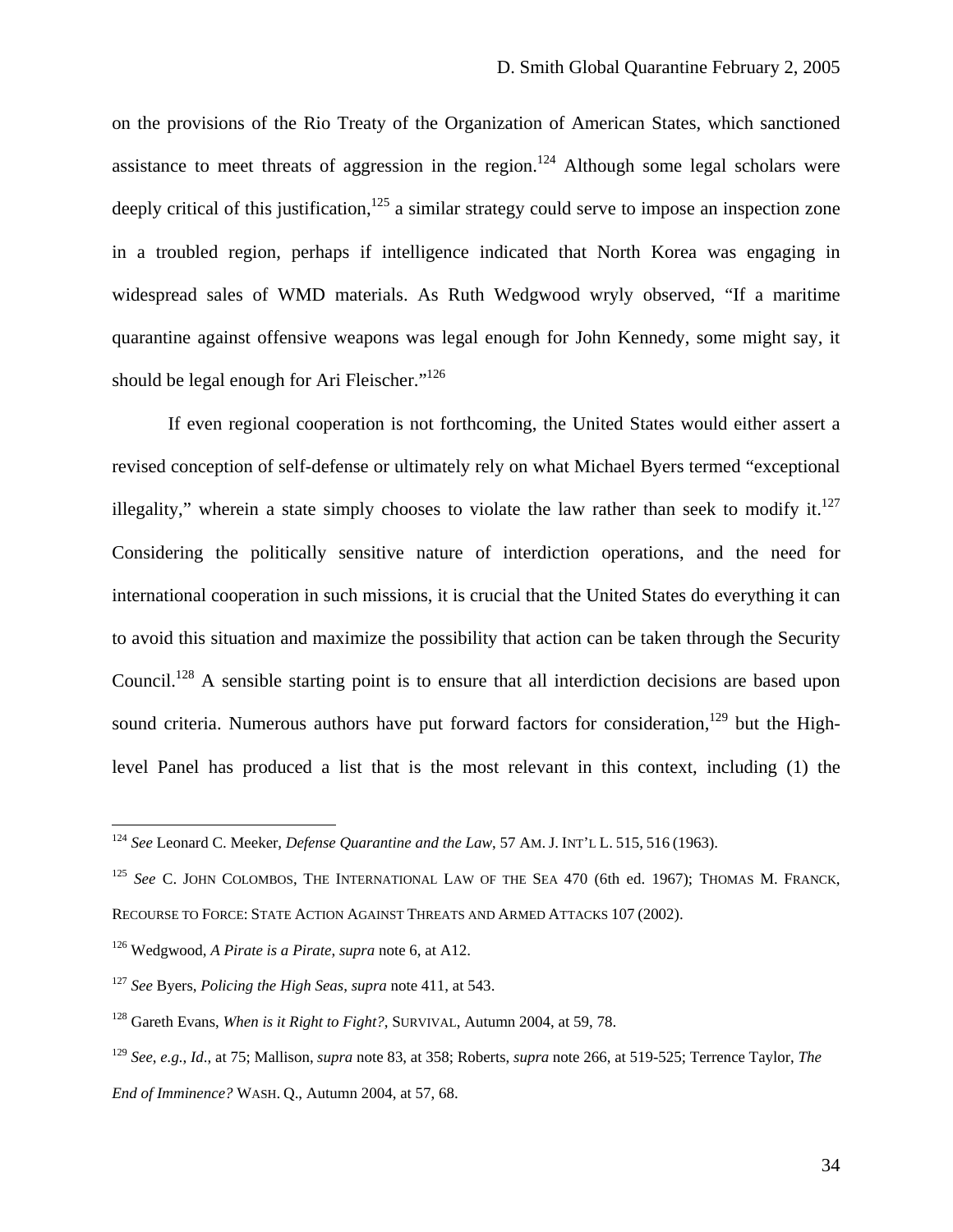seriousness of the threat; (2) the legitimacy of the purpose behind using military force; (3) whether the action is a last resort; (4) whether the means are proportional to the threat; and (5) whether there is a reasonable chance of success. $130$ 

Given the immense danger posed by WMD, the relative lack of ulterior motives for interdiction, the inability to defend against WMD use, and the focused nature of interdiction missions, these criteria should not be as hostile to interdiction as they may first appear. They are specific enough, however, to be preferable to a cost-benefit framework that boils down all the variables to the question of whether a state believes that the expected harm of a potential attack has reached an unacceptable level.<sup>131</sup> One appropriate sliding variable might be the nature of the WMD or precursor material, with nuclear weapons requiring a lesser degree of threat/imminence than chemical weapons or dual-use items.<sup>132</sup> Overall, these criteria should serve as a guiding principle for any actor or institution deciding on interdiction, be it the United States, the PSI, or the Security Council interdiction committee.

<span id="page-34-0"></span><sup>130</sup> UNITED NATIONS, A MORE SECURE WORLD, *supra* note 122, at 67 ("(a) Seriousness of threat: Is the threatened harm to State or human security of a kind, and sufficiently clear and serious, to justify *prima facie* the use of military force? (b) Proper purpose: Is it clear that the primary purpose of the proposed military action is to halt or avert the threat in question, whatever other purposes may be involved? (c) Last resort: Has every non-military option for meeting the threat in question been explored, with reasonable grounds for believing that other measures will not succeed? (d) Proportional means: Are the scale, duration and intensity of the proposed military action the minimum necessary to meet the threat in question? (e) Balance of consequences: Is there a reasonable chance of the military action being successful in meeting the threat in question, with the consequences of action not likely to be worse than the consequences on inaction?").

<span id="page-34-1"></span><sup>131</sup> *See* Yoo, *supra* note 26, at 757.

<span id="page-34-2"></span><sup>132</sup> *See* PERKOVICH, *supra* note 9, at 38-39.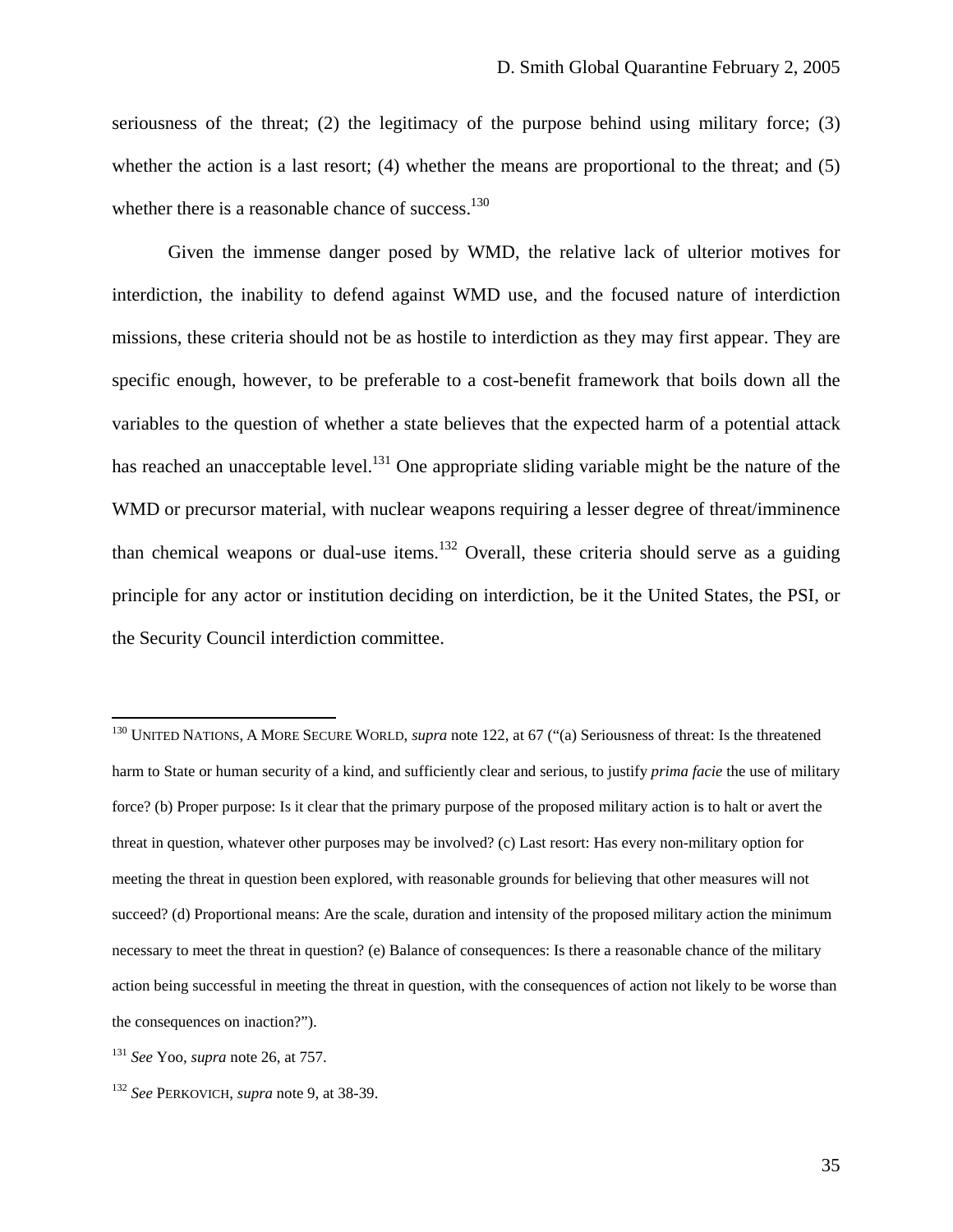#### **CONCLUSION**

<span id="page-35-0"></span>Even before FDR applied the term to international affairs, states used quarantines to protect themselves from threats on the high seas, requiring the temporary detention of incoming ships and sailors to ensure that they did not pass on the plague or other infectious diseases. Today, since a local system of quarantine is impractical with the flood of international trade and travel, the quarantine must take on a global character, aiming to prevent the spread of WMD altogether. This article began by showing why a new framework is needed, analyzing how export controls, deterrence, defenses, or even more active disarmament measures will not easily contain the WMD threat. Part II.A then examined the legal principles behind a global quarantine, demonstrating that Article 51 of the U.N. Charter rests upon an evolving notion of self-defense that may need to adapt in order to respond to catastrophic but non-imminent threats. Finally, this article explored the various international institutions available to serve as a framework for a global quarantine, concluding that the IMO can articulate principles which the Security Council can extend and universalize, relying on the PSI for enforcement.

As I acknowledge in Part II.B, this article does not claim to identify the sole path for achieving a global quarantine. Its main purpose is to demonstrate the urgency and sound legal basis for a quarantine, as well as offer some initial ideas for how to begin making it a reality. Some observers may contend that my proposals go too far and there is only a modest chance that they will gain widespread approval. It may be that IMO members will refuse to make reforms to the SUA Convention, and that Resolution 1540 represents the furthest the Security Council is willing to go in countering proliferation. As Part II.B.3 reflects, though, in that event the default situation is ever-increasing reliance on the PSI, since the threat posed by WMD will not go away and cannot be ignored. The prospect of a more robust role for the PSI, given the prominent